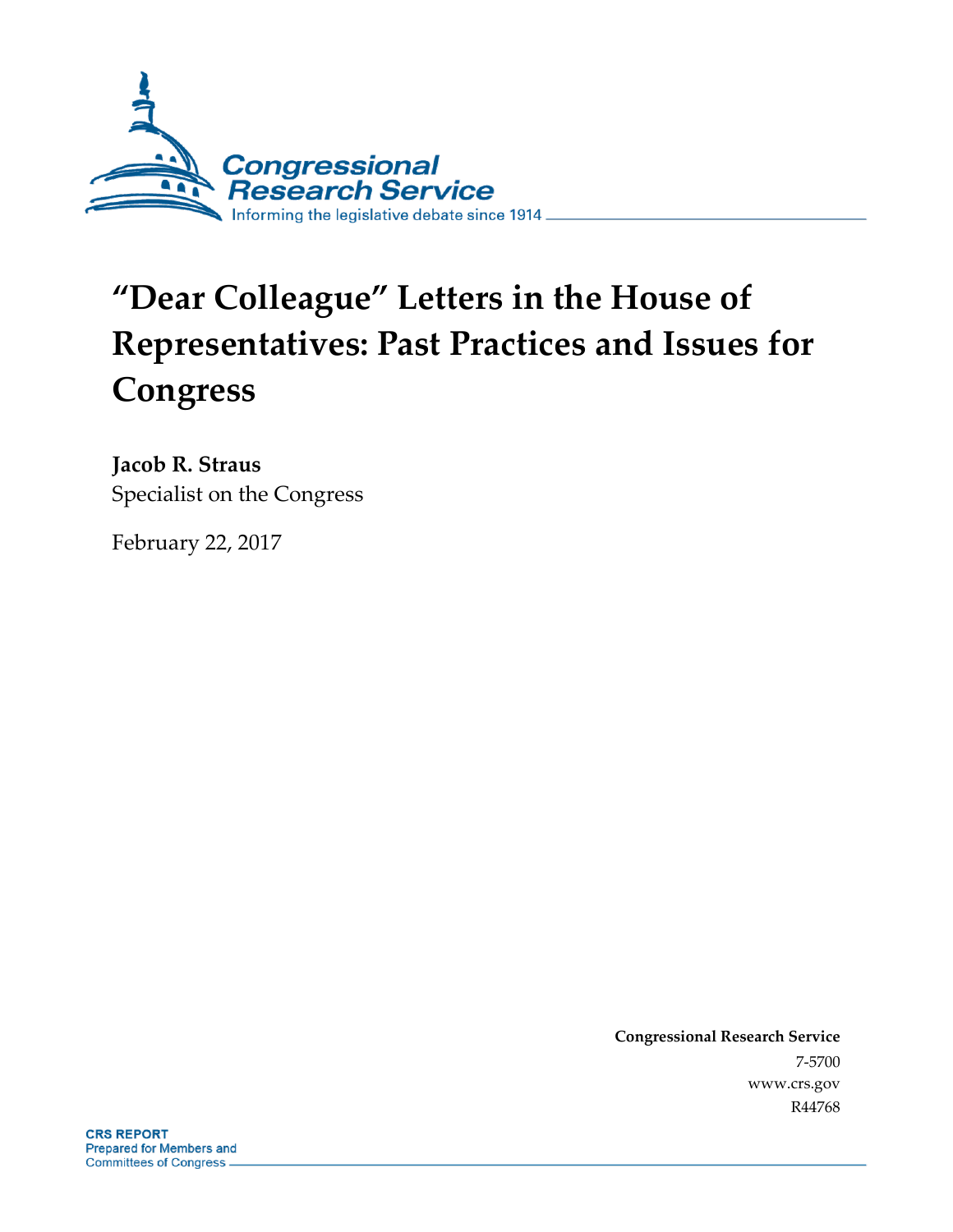## **Summary**

The practice of one Member, committee, or office broadly corresponding to other Members, committee, or officers dates back to at least the 1800s. At least as early as 1913, this correspondence was labeled as "Dear Colleague" letters. Since 2003, it has been possible to track the volume of House "Dear Colleague" letters sent through an email-based distribution system (from 2003 to 2008) and a web-based distribution system (since 2008). The creation of the webbased e-"Dear Colleague" distribution system in 2008 has made it possible to systematically examine "Dear Colleague" letters, thereby offering a clearer understanding of what are largely, but not exclusively, intra-chamber communications.

Named for their opening salutation, "Dear Colleague" letters are official correspondence widely distributed to congressional offices. Members, committees, and officers of the House of Representatives often use "Dear Colleague" letters to encourage others to cosponsor, support, or oppose legislation. Additionally, senders use these letters to collect signatures, invite members to events, update congressional offices on administrative rules, and provide general information.

In analyzing data on the volume of "Dear Colleague" letters sent between January 2003 and December 2014 in the House of Representatives, several discernable trends can be observed. Overall the total number of "Dear Colleague" letters continued to increase from 5,161 letters sent in 2003 to 40,487 letters sent in 2014. Additionally, examining data from the web-based e-"Dear Colleague" system from the  $111<sup>th</sup>$  Congress (2009-2010) and the  $113<sup>th</sup>$  Congress (2013-2014) shows that the most common reason "Dear Colleague" letters are sent is to solicit co-sponsorships for legislation. These co-sponsor "Dear Colleague" letters accounted for 53.0% of letters in the  $111<sup>th</sup>$  Congress and 42.0% in the 113<sup>th</sup> Congress. The second most frequent category in both congresses was asking for signatures for letters to congressional leadership, the President, or executive branch officials. These letters accounted for 20.8% of all letters in the  $111<sup>th</sup>$  Congress and  $25.4\%$  in the  $113<sup>th</sup>$  Congress.

Each "Dear Colleague" letter can be tagged in the electronic system with up to three self-selected policy categories. Analysis of the self-selected categories shows that the broad public policy issues that were most frequently tagged in the  $111<sup>th</sup>$  Congress remained similar in the  $113<sup>th</sup>$ Congress. Healthcare was the most frequently selected issue category with 8.8% of letters in the  $111<sup>th</sup>$  Congress and 8.3% of letters in the  $113<sup>th</sup>$  Congress. In both congresses, the next most popular category was foreign affairs  $(7.9\%$  and  $6.9\%$ , respectively). In the  $111<sup>th</sup>$  Congress, education (6.0%) was third most popular followed by family issues (5.8%). For the  $113<sup>th</sup>$ Congress, family issues was third most popular (6.1%), followed by education (5.5%).

In light of the analysis of the volume, use, characteristics, and purpose of "Dear Colleague" letters, several possible administrative and operational questions are raised in this report to aid the House in future discussion of the electronic "Dear Colleague" system. These include questions on handling the growth in volume of "Dear Colleague" letters sent per year, and the potential to create additional mechanisms within the e-"Dear Colleague" system to aid subscribers in managing the "Dear Colleague" letters they receive.

For a brief explanation of how to send "Dear Colleague" letters, see CRS Report RL34636, *"Dear Colleague" Letters: Current Practices*, by Jacob R. Straus.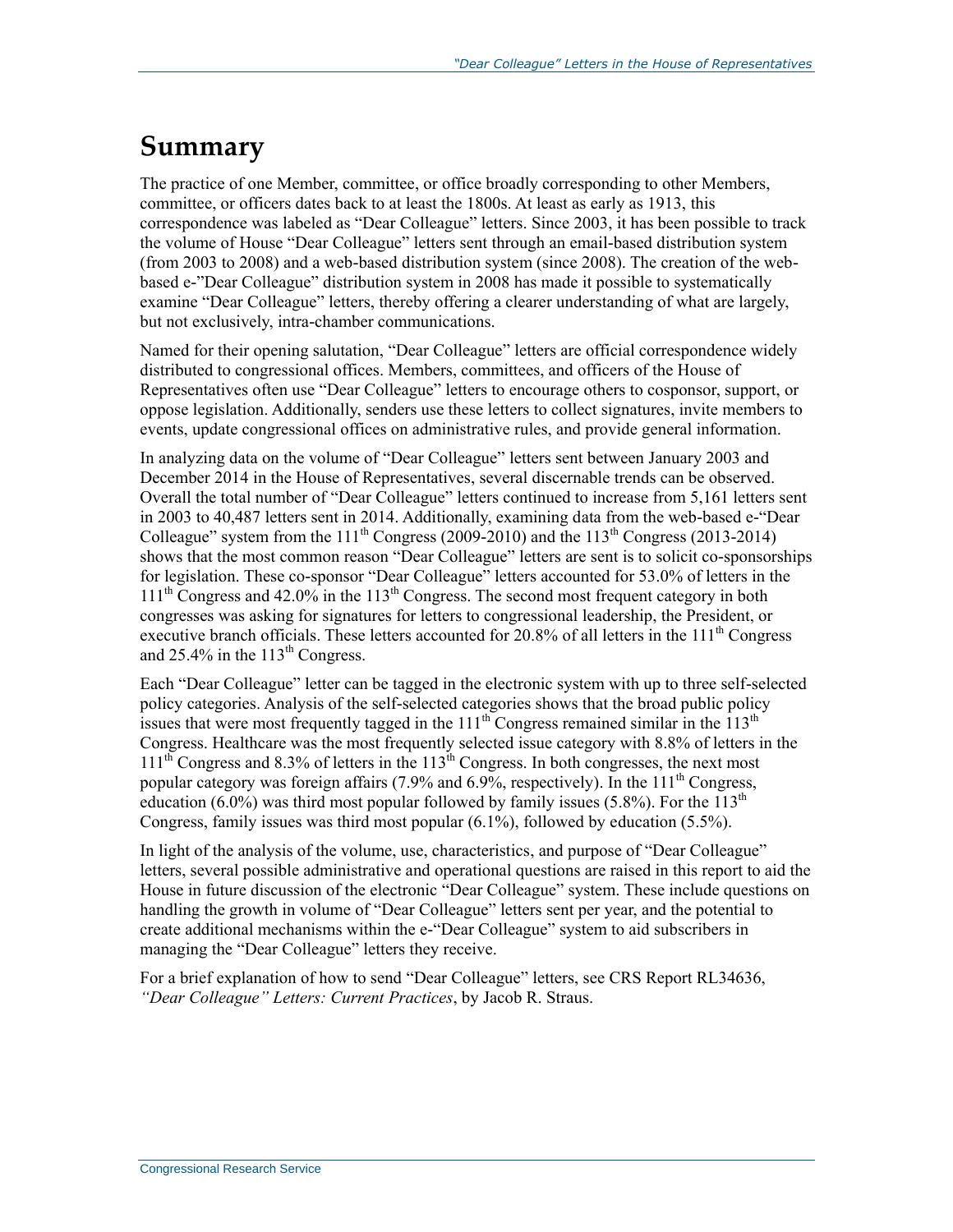## **Contents**

### Figures

| Figure 2. Monthly Electronic "Dear Colleague" Letters Averages by Session, 2003-2014 4 |  |
|----------------------------------------------------------------------------------------|--|

### **Tables**

| Table 5. "Dear Colleague" Letters Linked to Legislation and Legislation Introduced in |  |
|---------------------------------------------------------------------------------------|--|

### Contacts

|--|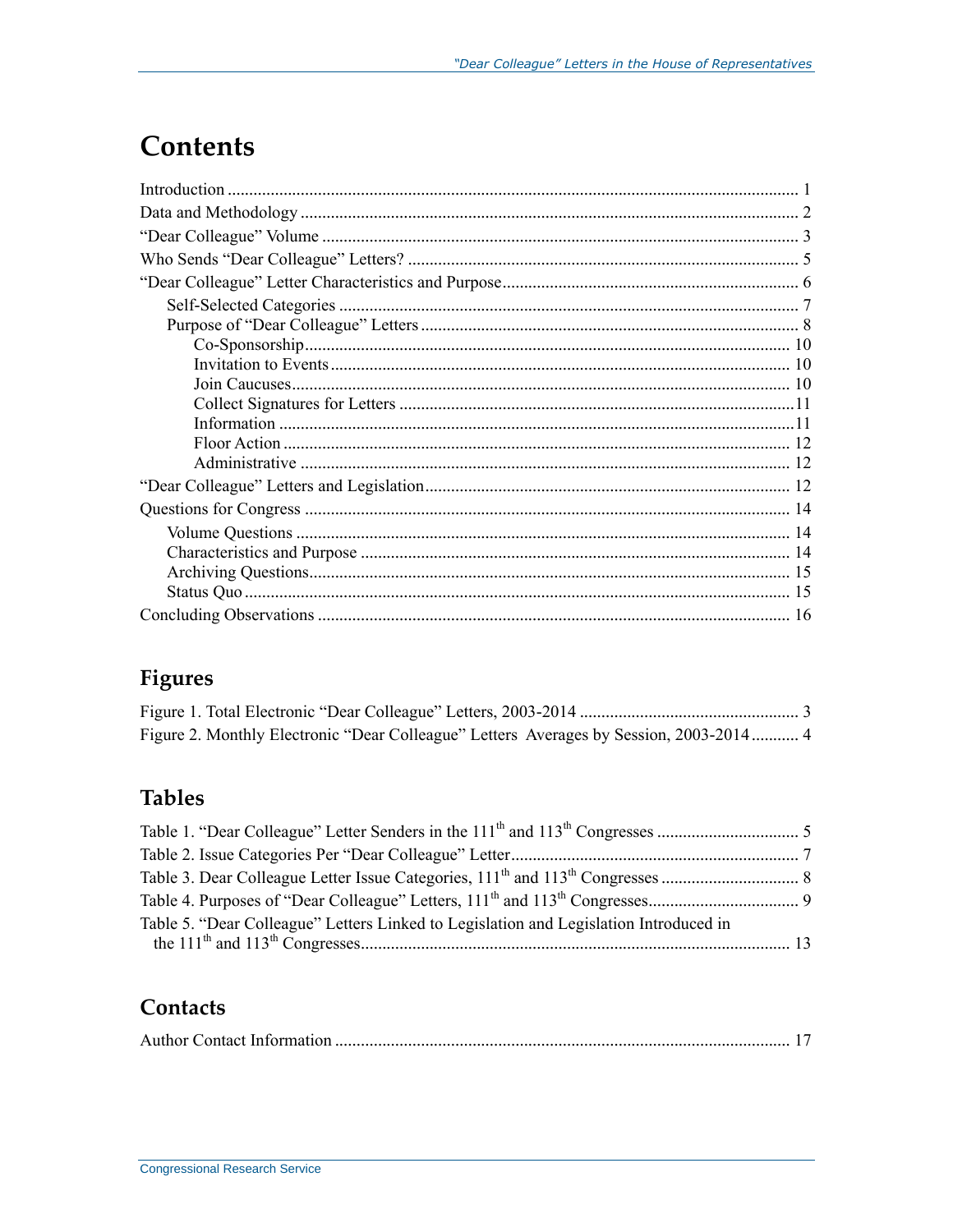## **Introduction**

Member-to-Member correspondence has long been used in Congress. Since early House rules permitted measures to be introduced only in a manner involving the "explicit approval of the full chamber," Representatives needed permission from other Members to introduce legislation.<sup>1</sup> A common communication medium for soliciting support for this action was a letter to colleagues. For example, in 1849, Representative Abraham Lincoln formally notified his colleagues in writing that he intended to seek their authorization to introduce a bill to abolish slavery in the District of Columbia.<sup>2</sup>

The use of the phrase "Dear Colleague" has been used since at least the early  $20<sup>th</sup>$  century to refer to a letter widely distributed among Members. In 1913, the *New York Times* included the text of a "Dear Colleague" letter written by Representative Finley H. Gray to Representative Robert N. Page in which Gray outlined his "conceptions of a fit and proper manner" in which Members of the House should "show their respect for the President" and "express their well wishes" to the first family.<sup>3</sup> In 1916, the *Washington Post* included the text of a "Dear Colleague" letter written by Representative William P. Borland and distributed to colleagues on the House floor. The letter provided an explanation of an amendment he had offered to a House bill.<sup>4</sup>

Today, a "Dear Colleague" letter is official correspondence sent by a Member, committee, or officer of the House of Representatives or Senate and that is widely distributed to other congressional offices.<sup>5</sup> These letters are named for their the most common opening salutation— "Dear Colleague"—and are often used to encourage others to cosponsor, support or oppose legislation; collect signatures on letters; invite Members to events; update congressional offices on administrative rules; and provide general information. "Dear Colleague" letters may be circulated through internal mail, distributed on the chamber floor, or sent electronically.<sup>6</sup>

"Dear Colleague" letters are now primarily sent electronically through the internal networks in the House and Senate. The use of internal networks has, for the most part, supplanted paper forms of the letters, as electronic dissemination has increased the speed, reduced the cost, increased the volume, and facilitated the process of distributing "Dear Colleague" letters.

Since 2009, the House has utilized a web-based distribution system—the e-"Dear Colleague" system.<sup>7</sup> This system allows Members and staff to tag "Dear Colleague" letters with policy issue terms, send letters with graphics and hyperlinks, and subscribe to "Dear Colleague" letters based

<sup>&</sup>lt;sup>1</sup> The power to introduce a bill was not regarded as the privilege of any single Member. Joseph Cooper, "Origins of the Standing Committees and the Development of the Modern House," *Rice University Studies*, vol. 56, no. 3 (1970), p. 3.

<sup>2</sup> Neil MacNeil, *Forge of Democracy: The House of Representatives* (New York: David McKay Company, Inc., 1963), pp. 57-58.

<sup>3</sup> "Discord in House over Wilson Gift," *The New York Times*, October 31, 1913, p. 10.

<sup>4</sup> "Hears Borland Today," *The Washington Post*, March 14, 1916, p. 5.

<sup>&</sup>lt;sup>5</sup> U.S. Congress, Committee on House Administration, *Members' Congressional Handbook*,  $114^{\text{th}}$  Cong.,  $2^{\text{nd}}$  sess., at https://cha.house.gov/handbooks/members-congressional-handbook#Members-Handbook-Comms-Inside-Mail.

<sup>&</sup>lt;sup>6</sup> Internal mail circulation is handled by the House Postal Operations Office and the Senate Printing Graphics and Direct Mail Division. Electronic distribution of House "Dear Colleague" letters is available through a web-based e- "Dear Colleague" distribution system. Instructions on sending electronic "Dear Colleague" letters can be found at http://e-dearcolleague.house.gov. The e-"Dear Colleague" website is available only to Members of the House of Representatives and their staffs.

<sup>&</sup>lt;sup>7</sup> For more information on the process for sending "Dear Colleague" letters in the House and Senate, see CRS Report RL34636, *"Dear Colleague" Letters: Current Practices*, by Jacob R. Straus.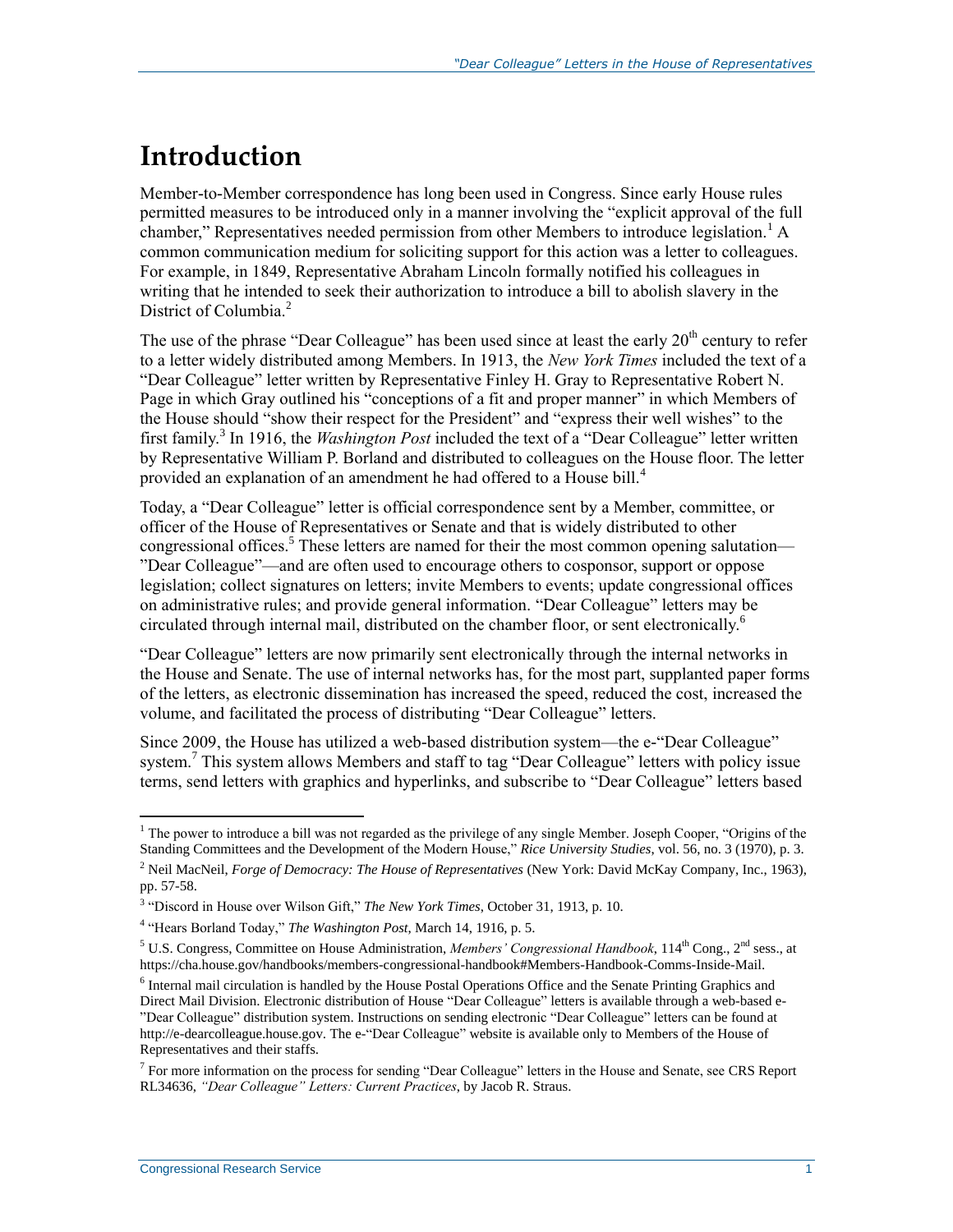on issue terms. Additionally, the e-"Dear Colleague" system contains a searchable archive of all letters sent after 2008.<sup>8</sup> In the Senate, no centralized electronic "Dear Colleague" distribution system exists. Instead, individual offices often maintain their own distribution lists. Additionally, some "Dear Colleague" letters have been collected by the Committee on Rules and Administration and are available on the Senate's internal website—Webster.<sup>9</sup>

This report provides a comparative analysis of how the use of the e-"Dear Colleague" system in the House of Representatives has changed between the  $111<sup>th</sup>$  Congress (2009-2010) and the  $113<sup>th</sup>$ Congress (2013-2014). This report provides an overview of the data and methodology used to evaluate "Dear Colleague" letter usage, discusses the characteristics and purpose of "Dear Colleague" letters, and discusses questions for Congress and observations on the use of "Dear Colleague" letters as a form of internal communications.

## **Data and Methodology**

"Dear Colleague" letters have been sent electronically in the House of Representatives since 2003, when the House launched an email-based system to distribute "Dear Colleague" letters. This email system was replaced by the web-based e-"Dear Colleague" system beginning in 2009. For analysis of "Dear Colleague" letters in this report, data were divided into two datasets.

To evaluate the overall *volume* of dear colleague sent since 2003, the first dataset, which contains the total number of "Dear Colleague" letters sent electronically between January 2003 and December 2014, was utilized. For "Dear Colleague" letters sent electronically between January 2003 and December 2008, data were collected in December 2010 from the archive of e-mail letters that were contained in the Legislative Information System  $(LIS)$ <sup>10</sup> For letters sent between January 2009 and December 2014, the e-"Dear Colleague" system was used. In all cases, the data do not include paper "Dear Colleague" letters or electronic "Dear Colleague" letters that were not sent through the House's email "Dear Colleague" system or the e-"Dear Colleague" system. It is not known what percentage of "Dear Colleague" letters was sent by email rather than through the internal mail system in the House.

The second dataset comprises all "Dear Colleague" letters sent through the e-"Dear Colleague" system during the  $111^{th}$  Congress and the  $113^{th}$  Congress. The combined dataset allowed for a detailed examination of *how* the e-"Dear Colleague" system was used by Members, committees, and officers of the House in two specific congresses. Additionally, this dataset allowed a comparison of how use of the system has evolved since the  $111<sup>th</sup>$  Congress. Analysis of the letters in the  $111<sup>th</sup>$  Congress was originally conducted by CRS in September 2011.<sup>11</sup> Analysis of the "Dear Colleague" letters in the  $113<sup>th</sup>$  Congress was conducted by CRS in partnership with a

<sup>8</sup> U.S. Congress, House, *e-Dear Colleague*, at http://e-dearcolleague.house.gov.

<sup>9</sup> The sending of "Dear Colleague" letters differs in the Senate and House. In the Senate, a "Dear Colleague" letter can be sent either on paper or by email and requires a Senator's signature. Senate guidance on "Dear Colleague" letters, however, addresses only the use of paper letters because a centralized electronic system does not exist. For more information on "Dear Colleague" letters in the Senate, see U.S. Congress, Senate "Dear Colleague" webpage, Webster Senate Intranet. Webster is available only to Senate offices.

<sup>&</sup>lt;sup>10</sup> Data from the email-based system were compiled by Jennifer Manning, senior research librarian, Knowledge Services Group, Congressional Research Service.

<sup>&</sup>lt;sup>11</sup> The analysis of "Dear Colleague" letters in the 111<sup>th</sup> Congress was published in, "Dear Colleague" Letters in the *House of Representatives: An Analysis of Volume, Use, Characteristics, and Purpose*, by Jacob R. Straus. A copy of the report is available from the author.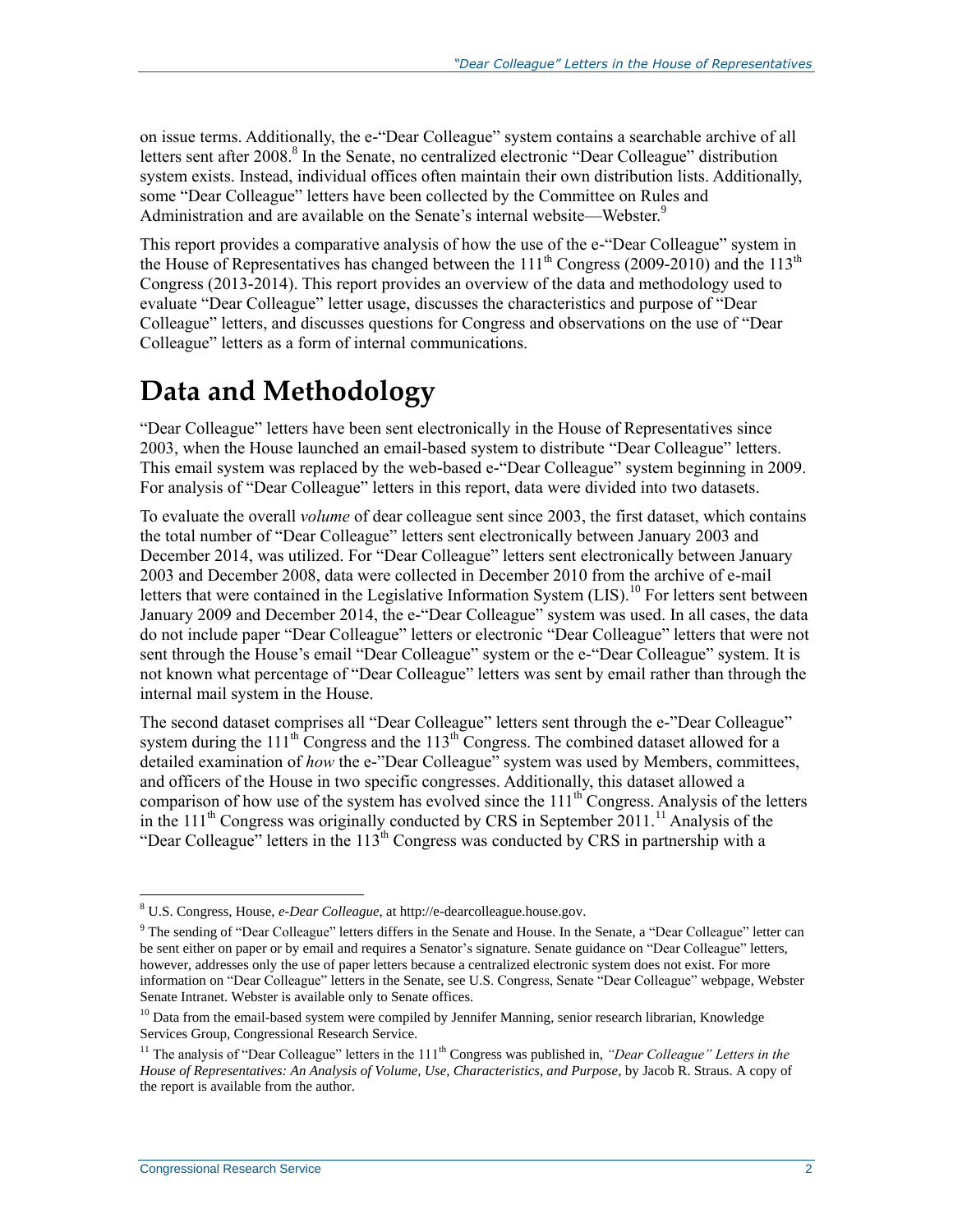capstone class at the Bush School of Government and Public Service at Texas A&M University during the 2015-2016 academic year.

For the second dataset, each letter included the date it was sent, the letter's associated issue terms, the sending office, the letter's title, and any associated bill or resolution number. For the  $111<sup>th</sup>$ Congress, the data were downloaded from the House e-"Dear Colleague" website. For the  $113<sup>th</sup>$ Congress, data were provided to CRS by the Chief Administrative Officer (CAO) of the House. These data were then coded for the letter's purpose, the type of office that sent the letter (Member, committee, House officer, or congressional commission), the political party of the sender (if relevant), and the final disposition of legislation associated with the letter (if any).<sup>12</sup> In total 72,254 "Dear Colleague" letters were coded—31,767 from the  $111<sup>th</sup>$  Congress and 40,487 letters from the  $113<sup>th</sup>$  Congress.

## **"Dear Colleague" Volume**

Overall, the number of "Dear Colleague" letters sent electronically between 2003 and 2014 has generally increased over time, even though in some years the total number of letters sent declined from the previous year (**[Figure 1](#page-5-0)**). Using the first dataset to examine the volume of "Dear Colleague" letters sent electronically, **[Figure 1](#page-5-0)** shows the number of electronic "Dear Colleague" letters sent annually from 2003 to 2014.<sup>13</sup> In those years, a total of 136,331 "Dear Colleague" letters were sent.

<span id="page-5-0"></span>

**Figure 1. Total Electronic "Dear Colleague" Letters, 2003-2014**

**Source:** Legislative Information System (LIS) of the U.S. Congress and http://e-dearcolleague.house.gov. Data for the email-based system used between January 2003 and December 2008 were compiled by Jennifer Manning, information research specialist, Knowledge Services Group, Congressional Research Service.

<sup>&</sup>lt;sup>12</sup> While data exist in the e-"Dear Colleague" system for all "Dear Colleague" letters since August 2008, the analysis presented here was limited to letters sent in the 111<sup>th</sup> Congress (2009-2010) and the 113<sup>th</sup> Congress (2013-2014). By using data from two full Congresses, information about the final disposition of bills and resolutions, including the number of co-sponsors, the committees of referral, and whether legislation associated with "Dear Colleague" letters passed the House, could be analyzed.

<sup>&</sup>lt;sup>13</sup> The data in [Figure 1](#page-5-0) do not include paper "Dear Colleague" letters or electronic "Dear Colleague" letters that were not sent through the House's email "Dear Colleague" system or the e-"Dear Colleague" system.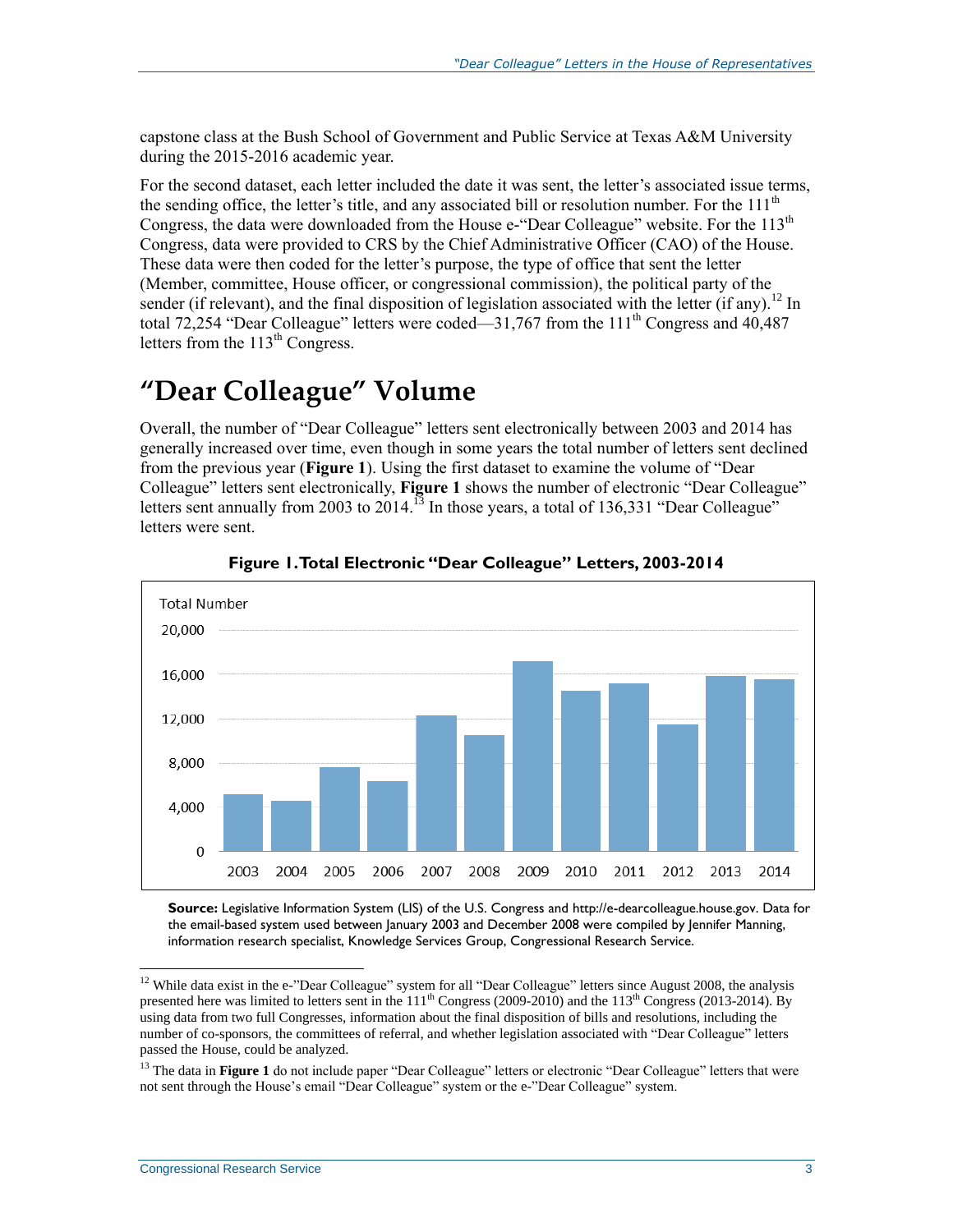**[Figure 1](#page-5-0)** suggests fewer "Dear Colleague" letters are sent during even-numbered years than during odd-numbered years. This effect is most pronounced during presidential election years, particularly 2008 and 2012. Those years saw the largest decrease compared to the previous year in "Dear Colleague" letters sent.

Examining the number of electronic "Dear Colleague" letters sent each year provides an overall picture of the increased use of email- and web-based distribution to send "Dear Colleague" letters. Examining the average number of letters sent each month provides a more detailed look at the distribution of "Dear Colleague" letters over an entire Congress and complements the analysis of the broader trends shown in **[Figure 1](#page-5-0)**. At this more granular level, **[Figure 2](#page-6-0)** shows the average number of "Dear Colleague" letters sent each month over the six Congresses that occurred from 2003 to 2014, broken out by session. 14

<span id="page-6-0"></span>

#### **Figure 2. Monthly Electronic "Dear Colleague" Letters Averages by Session, 2003-2014**

**Source:** Legislative Information System (LIS) of the U.S. Congress and [http://e-dearcolleague.house.gov.](http://e-dearcolleague.house.gov/) Data for the email-based system used between January 2003 and December 2008 were compiled by Jennifer Manning, information research specialist, Knowledge Services Group, Congressional Research Service.

As **[Figure 2](#page-6-0)** shows, the pattern of "Dear Colleague" letters generally aligned with the overall congressional work schedule. Between January and September, the number of "Dear Colleague" letters sent in the first and second sessions was fairly similar. After September, however, the pattern in the average number of "Dear Colleague" letters sent diverged between the first and second sessions. The volume in September was moderately high in both sessions, but there was a decline beginning in October of the second session.

In August, there was a significant reduction in the number of "Dear Colleague" letters sent in both sessions. Primarily, this reduction likely occurred because of the month-long district work period (recess) that is normally scheduled. As a result of the district work period, Members are

<sup>&</sup>lt;sup>14</sup> The data for **[Figure 2](#page-6-0)** do not include paper "Dear Colleague" letters, for which there is no known tally, or electronic "Dear Colleague" letters that were not sent through the House's email "Dear Colleague" system or the e-"Dear Colleague" system. The first session includes data from 2003, 2005, 2007, 2009, 2011, and 2013. The second session includes data from 2004, 2006, 2008, 2010, 2012, and 2014.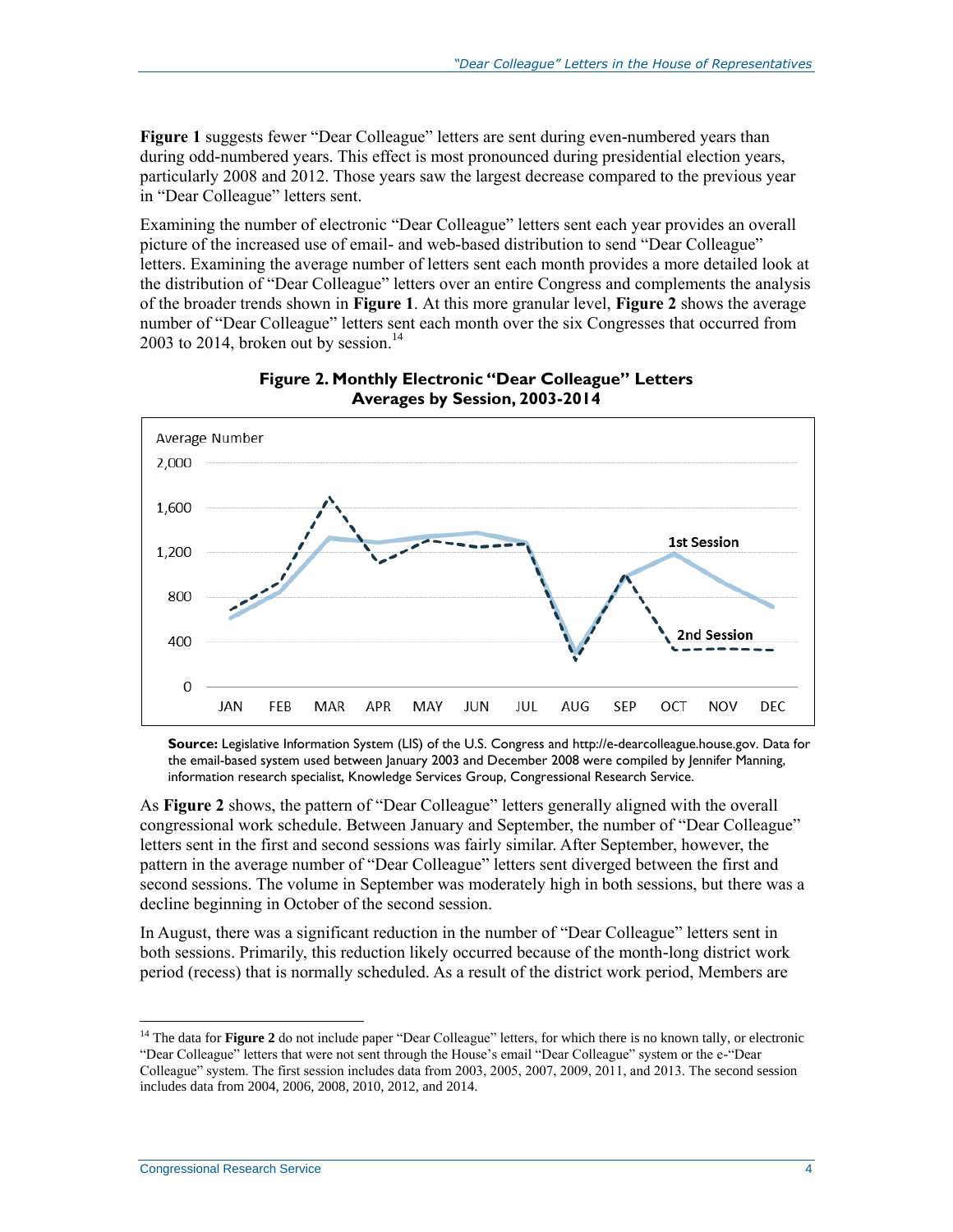likely more focused on their constituent service duties and concerns external to House operations during those periods than on introduction of legislation and public policy.

The data also suggest two additional trends. First, the data in **[Figure 1](#page-5-0)** that show a decline in the number of "Dear Colleague" letters sent during election years, especially presidential election years, suggest that the flow of internal communications declines when congressional workload declines. As **[Figure 2](#page-6-0)** further shows, the average number of "Dear Colleague" letters declines when Congress is in a traditional district work period.

## **Who Sends "Dear Colleague" Letters?**

The analysis in this and subsequent sections uses the second dataset of "Dear Colleague" letters: those sent in the  $111<sup>th</sup>$  and  $113<sup>th</sup>$  Congresses using the e-"Dear Colleague" system. While Members, House officers, committees, and House commissions may send "Dear Colleague" letters, Members accounted for the vast majority of all letters sent in both the 111<sup>th</sup> and  $113<sup>th</sup>$ Congresses, followed by committees, officers, and commissions. Additionally, in the 113<sup>th</sup> Congress, House leaders (e.g., the Speaker of the House or the minority leader) sent letters from their leadership office though the dataset reflected only small numbers of letters from these offices. The dataset for the  $111<sup>th</sup>$  Congress did not include categories for senders from leadership offices (e.g., majority leader, minority leader). **[Table 1](#page-7-0)** shows the breakdown by sender of "Dear Colleague" letters in the  $111<sup>th</sup>$  and  $113<sup>th</sup>$  Congresses.

<span id="page-7-0"></span>

|                         | III <sup>th</sup> Congress |            |        | II3th Congress |
|-------------------------|----------------------------|------------|--------|----------------|
| <b>Sender</b>           | Total                      | Percentage |        | Percentage     |
| Member                  | 26,380                     | 94.0%      | 38,412 | 94.9%          |
| Committee               | 1,396                      | 5.0%       | 1,399  | 3.5%           |
| Officer                 | 158                        | 0.6%       | 343    | 0.8%           |
| Commission              | 134                        | 0.5%       | 316    | 0.8%           |
| Leadership <sup>a</sup> |                            |            | 17     | 0.0%           |
| Total                   | 28,068                     | 100.0%     | 40,487 | 100.0%         |

#### **Table 1. "Dear Colleague" Letter Senders in the 111th and 113th Congresses**

**Source:** CRS and Bush School of Government and Public Service compilation of data from http://edearcolleague.house.gov. Numbers may not add to 100% due to rounding.

#### **Notes:**

<span id="page-7-1"></span>a. Leadership includes the Speaker of the House, the House majority leader, the House minority leader, and the majority and minority whips.

As **[Table 1](#page-7-0)** shows, Members send an overwhelming majority of "Dear Colleague" letters. This finding is expected, as the majority of "Dear Colleague" letters are sent to request legislative cosponsors. While committees account for between 3.5% and 5.0% of "Dear Colleague" letters, it is possible that the number of "Dear Colleague" letters dealing with committee activities is greater, since committee members may have sent "Dear Colleague" letters in their own name rather than under a committee's banner. In this case, a letter would have been counted as a Member letter.

There is variation by party in who sends "Dear Colleague" letters through the e-"Dear Colleague" system. In the  $111<sup>th</sup>$  Congress, 82.5% of all Member letters were sent by Democrats compared with 17.5% by Republicans. At that time, these numbers were not descriptively representative of the overall House membership for the  $111<sup>th</sup>$  Congress, which was 59% Democrats and 41%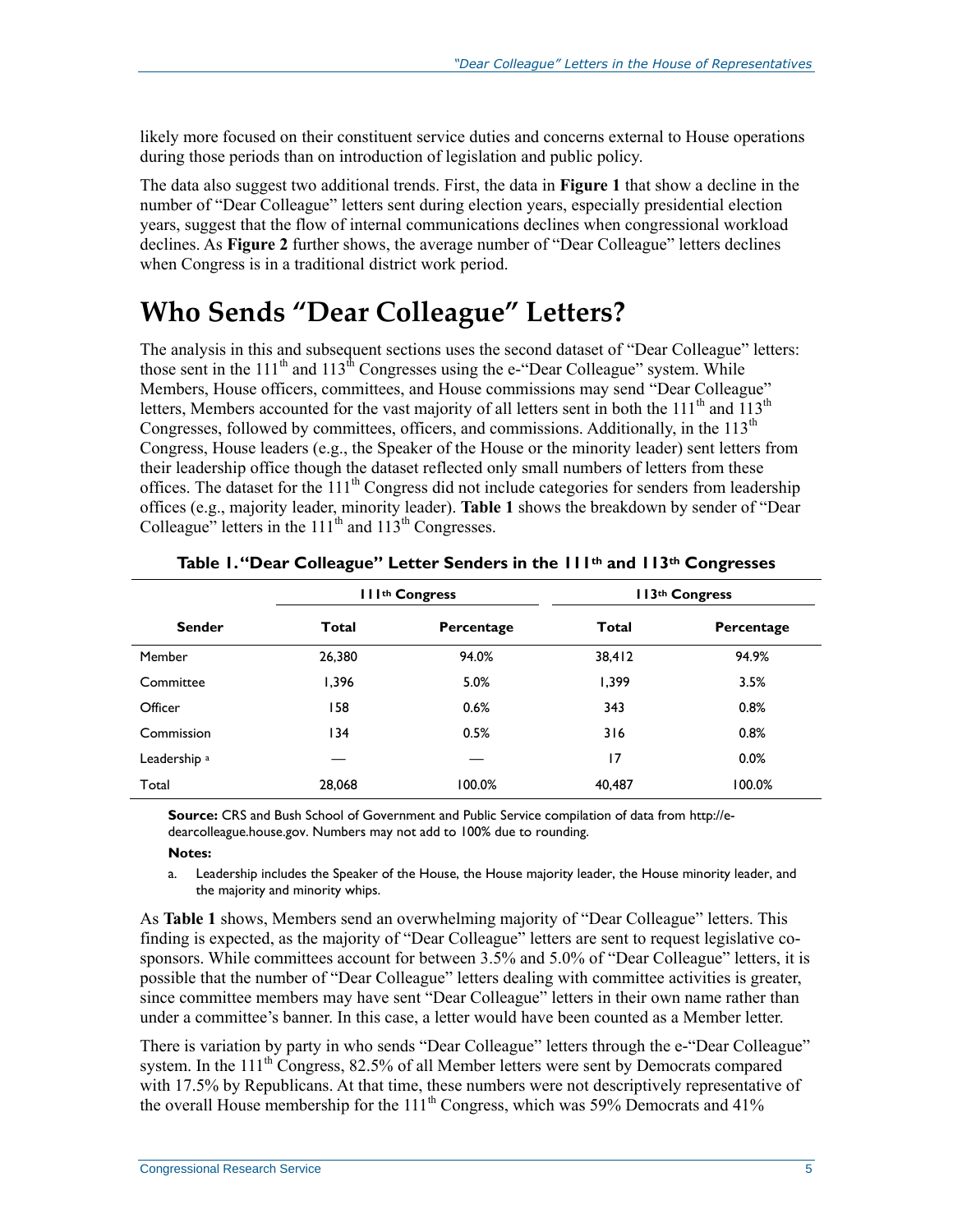Republicans.<sup>15</sup> The party breakdown for Member "Dear Colleague" letters is similar for the 113<sup>th</sup> Congress, with Democrats sending 73% of letters compared with 27% for Republicans. For the  $113<sup>th</sup>$  Congress, however, the Republicans were the majority party (54% of seats) and the Democrats were the minority party  $(47\% \text{ of seats})$ .<sup>16</sup>

## **"Dear Colleague" Letter Characteristics and Purpose**

"Dear Colleague" letters are often used to encourage others to co-sponsor, support, or oppose a bill, resolution, or amendment. "Dear Colleague" letters concerning a bill or resolution generally include a description of the legislation along with a reason or reasons for support or opposition.<sup>17</sup> For example, a "Dear Colleague" letter send during the 111<sup>th</sup> Congress solicited co-sponsors for [H.R. 483,](http://www.congress.gov/cgi-lis/bdquery/z?d111:H.R.483:) the Victims of Crime Preservation Fund Act of 2009, and H.R. 3402, the Crime Victims Fund Preservation Act of 2009. The "Dear Colleague" letter asked for other Members to cosponsor the bill and then explained what the bills would do.

#### Dear Colleague,

 $\overline{a}$ 

For 25 years, the Victims of Crime Act (VOCA) has been the lifeblood of victim service providers all over the country.

Thanks to this legislation, current law now requires criminals convicted in Federal courts to pay for their crimes by paying into a court cost fund. That money is then used to help pay for grants to victim services providers, rent on the courthouse, and victims' medical or funeral expenses.

*This fund is money provided by criminals, and intended for victims. It is not paid for by taxpayer dollars*.

As co-chairs of the Congressional Victims' Rights Caucus, we have introduced two bills to protect this fund and the victims it assists.

[H.R. 3402,](http://www.congress.gov/cgi-lis/bdquery/z?d111:H.R.3402:) **Crime Victims Fund Preservation Act of 2009** will ensure a continued and substantial increase in the amount of Fund dollars that are made available to support critical crime victim services. The bill will do this by establishing minimum VOCA caps through 2014 that allow for suitable outlays while still leaving a substantial balance in the Fund for future use.

H.R. 483, **Victims of Crime Act Preservation Fund Act of 2009** will create a "lockbox" to ensure that this money cannot be used for anything other than victims programs.

We hope you will consider co-sponsoring these important bills. With this legislation, we can ensure that Congress honors the commitment that it made to victims 25 years ago.25 (Emphasis in original.)<sup>18</sup>

Additionally, "Dear Colleague" letters are used to inform Members and their offices about events connected to congressional business, or modifications to chamber operations. The Committee on

<sup>&</sup>lt;sup>15</sup> U.S. Congress, Clerk of the House of Representatives, "Party Divisions of the House of Representatives (1789 to Present)," at http://artandhistory.house.gov/house\_history/partyDiv.aspx.

<sup>&</sup>lt;sup>16</sup> Previous analysis of "Dear Colleague" letters has suggested that majority party status might have led to the greater use of the e-"Dear Colleague" systems by Democrats in the 111<sup>th</sup> Congress. That Democrats continue to use the e-"Dear Colleague" system more than Republicans, even though the Democratic Party was in the minority in the 113<sup>th</sup> Congress, does not necessarily support previous hypotheses about the majority party sending more "Dear Colleague" letters. For more information, see, "Dear Colleague" Letters in the House of Representatives: An Analysis of Volume, Use, Characteristics, and Purpose, by Jacob R. Straus; and Jacob R. Straus, "Use of 'Dear Colleague' Letters in the US House of Representatives: A Study of Internal Communications," *Journal of Legislative Studies*, vol. 19, no. 1 (2013), p. 70.

<sup>17</sup> "Dear Colleague Letters," *Congressional Quarterly's Guide to Congress*, 2 vols. (Washington: Congressional Quarterly Inc., 2008), p. 751; and Abner J. Mikva and Patti B. Saris, *The American Congress: The First Branch* (New York: Franklin Watts, 1983), p. 203. See also Susan Webb Hammond, *Congressional Caucuses in National Policy Making* (Baltimore: The Johns Hopkins University Press, 1998), pp. 90, 94, 128, 167, 175, 184, and 215.

<sup>&</sup>lt;sup>18</sup> "Dear Colleague" letter from Rep. Ted Poe, "Protect Money for Crime Victims," May 26, 2010.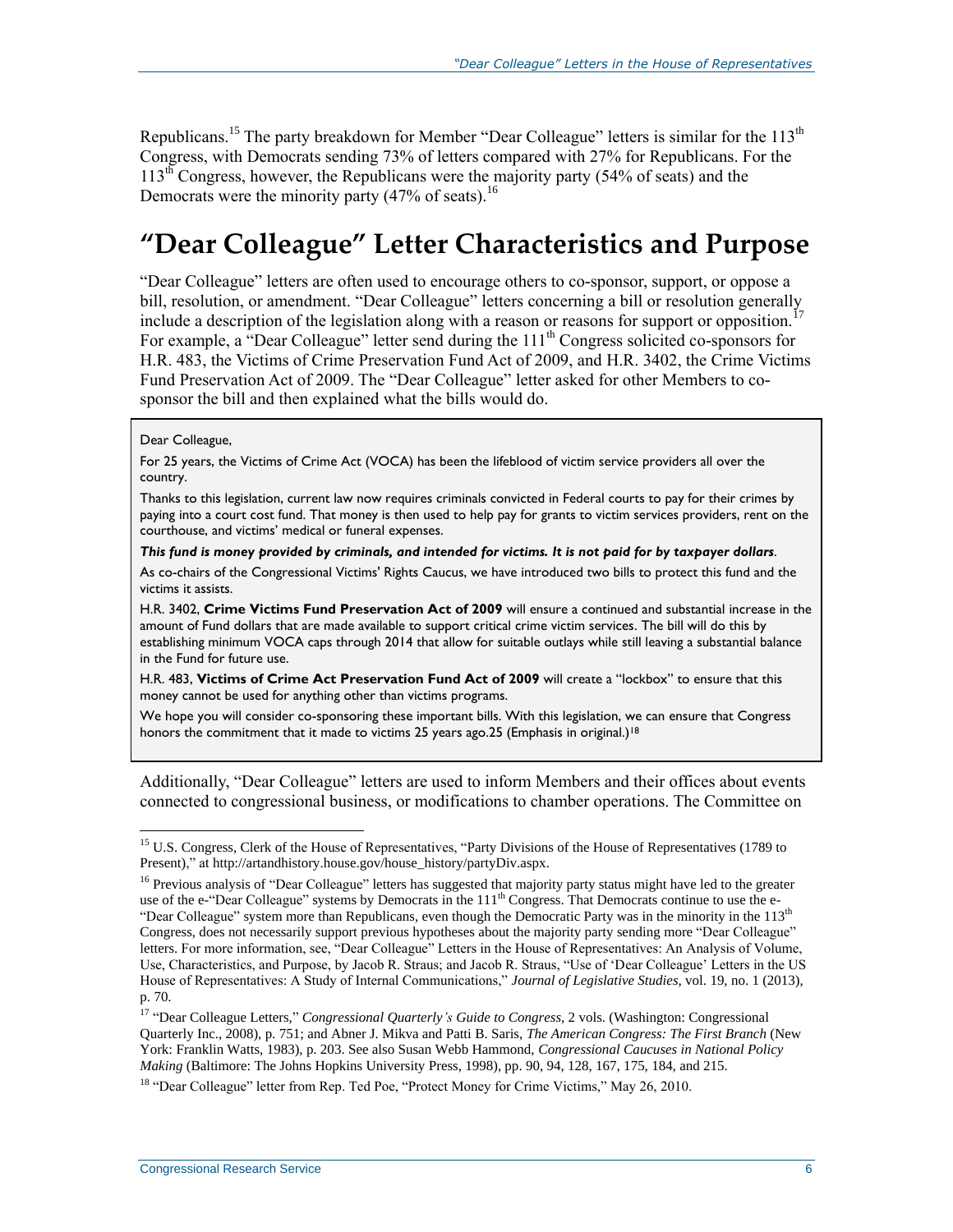House Administration, for example, routinely circulates "Dear Colleague" letters to Members concerning matters that affect House operations, such as the announcement in the  $111<sup>th</sup>$  Congress of support for Apple iPhones on the House network,<sup>19</sup> or the announcement in the 113<sup>th</sup> Congress that a new Congressional Pictorial Directory was published.<sup>20</sup>

### **Self-Selected Categories**

When a Member, officer, committee, or commission uses the e-"Dear Colleague" system to send a letter electronically, the sender may categorize the letter with up to three issue terms (see **[Table](#page-10-0)  [3](#page-10-0)** for a list of categories). When the letter is sent, the categories are included with the "Dear Colleague" letter and are displayed in the subject line of the email sent to subscribers. In both the  $111<sup>th</sup>$  and  $113<sup>th</sup>$  Congresses, a majority of offices chose to assign three categories, the maximum, to their letters. **[Table 2](#page-9-0)** shows the number of letters that were assigned one, two, and three categories in the  $111<sup>th</sup>$  and  $113<sup>th</sup>$  Congresses.

**Table 2. Issue Categories Per "Dear Colleague" Letter**

<span id="page-9-0"></span>

|                         |               | <b>III<sup>th</sup> Congress</b> |               | 113 <sup>th</sup> Congress |
|-------------------------|---------------|----------------------------------|---------------|----------------------------|
| <b>Issue Categories</b> | <b>Number</b> | Percentage                       | <b>Number</b> | Percentage                 |
|                         | 3,926         | 13.0%                            | 6,605         | 20.8%                      |
| 2                       | 5,887         | 19.5%                            | 8,440         | 26.6%                      |
| 3                       | 20,407        | 67.5%                            | 16,722        | 52.6%                      |
| Total                   | 30,220        | 100.0%                           | 31,767        | 100.0%                     |

111th and 113th Congresses

**Source:** CRS and Bush School of Government and Public Service compilation of data from [http://e](http://e-dearcolleague.house.gov/)[dearcolleague.house.gov.](http://e-dearcolleague.house.gov/)

The available categories were created by the Committee on House Administration and the House Chief Administrative Officer based on conversations with offices that used the earlier email-based system and the categories that appeared most frequently on "Dear Colleague" letters sent through that system. The categories have not been updated or changed since they were initially approved by the Committee on House Administration in 2008.<sup>21</sup>

**[Table 3](#page-10-0)** shows that some categories were used more frequently by senders than others. If an office wanted to assign more than three categories to a letter, it may have sent the letter multiple times. Sending the letter multiple times with different issue terms assigned may have made it possible to reach a wider House audience. **[Table 3](#page-10-0)** lists the 32 available categories and the number and percentage of "Dear Colleague" letters associated with each category.

 $\overline{a}$ <sup>19</sup> "Dear Colleague" letter from Rep. Robert Brady, chair, Committee on House Administration, "iPhones Now Supported by House Network," April 15, 2010.

<sup>&</sup>lt;sup>20</sup> "Dear Colleague" letter from Rep. Candice S. Miller, chair, and Rep. Robert Brady, ranking member, Committee on House Administration, "Congressional Pictorial Directories," July 25, 2013.

<sup>&</sup>lt;sup>21</sup> Electronic Dear Colleague System Stakeholder Session briefing with John Clocker, Office of the Chief Administrative Officer of the House of Representatives, June 25, 2008.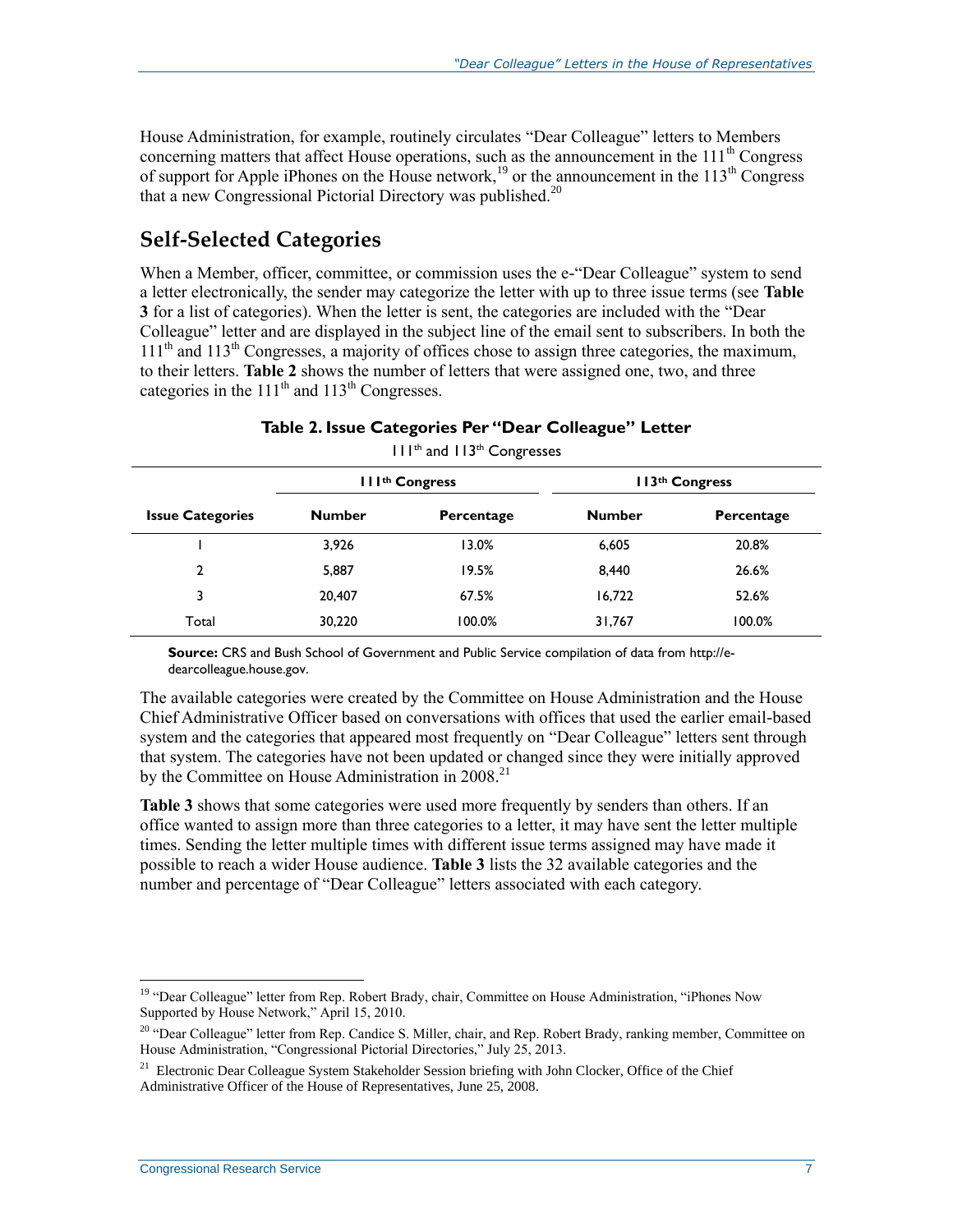<span id="page-10-0"></span>

|                          | $    $ th |      |       | 113 <sup>th</sup> | $    $ <sup>th</sup><br>113 <sup>th</sup> |            |        |        |        |
|--------------------------|-----------|------|-------|-------------------|-------------------------------------------|------------|--------|--------|--------|
| Category                 | #         | %    | #     | %                 | Category                                  | #          | %      | #      | %      |
| <b>Health Care</b>       | 6,398     | 8.8% | 6,236 | 8.3%              | <b>Taxes</b>                              | 1,906      | 2.6%   | 1,393  | 1.8%   |
| Foreign Affairs          | 5,771     | 7.9% | 5,199 | 6.9%              | <b>Homeland Security</b>                  | 1,871      | 2.6%   | 2,077  | 2.7%   |
| Education                | 4,321     | 6.0% | 4,184 | 5.5%              | Agriculture                               | 1,790      | 2.5%   | 2,016  | 2.7%   |
| Family Issues            | 4,234     | 5.8% | 4,642 | 6.1%              | Transportation                            | 1,688      | 2.3%   | 1,372  | 1.8%   |
| Economy                  | 4,037     | 5.6% | 3,150 | 4.2%              | <b>Consumer Affairs</b>                   | 1,516      | 2.1%   | 1,440  | 1.9%   |
| Environment              | 3,906     | 5.4% | 2,934 | 3.9%              | Technology                                | 1,456      | 2.0%   | 1,665  | 2.2%   |
| <b>Armed Services</b>    | 3,570     | 4.9% | 4,283 | 5.7%              | <b>Small Business</b>                     | 1,414      | 1.9%   | 1,405  | 1.9%   |
| <b>Judiciary</b>         | 3,124     | 4.3% | 4,129 | 5.5%              | Trade                                     | 1,340      | 1.8%   | 1,429  | 1.9%   |
| Appropriations           | 3,098     | 4.3% | 4,288 | 5.7%              | Science                                   | 1,331      | 1.8%   | 1,770  | 2.3%   |
| Civil Rights             | 2,564     | 3.5% | 3,381 | 4.5%              | <b>Budget</b>                             | 876        | 1.2%   | 1,521  | 2.0%   |
| Energy                   | 2,496     | 3.4% | 2.178 | 2.9%              | Intelligence                              | <b>771</b> | 1.1%   | 943    | 1.2%   |
| Labor                    | 2,337     | 3.2% | 2,158 | 2.9%              | Social Security                           | 526        | 0.7%   | 610    | 0.8%   |
| <b>Natural Resources</b> | 2,272     | 3.1% | 2,483 | 3.3%              | <b>Elections</b>                          | 418        | 0.6%   | 300    | 0.4%   |
| Government               | 2,262     | 3.1% | 2,798 | 3.7%              | Rules/Legislative Branch                  | 374        | 0.5%   | 465    | 0.6%   |
| Veterans                 | 2,213     | 3.0% | 2,772 | 3.7%              | Administrative                            | 278        | 0.4%   | 272    | 0.4%   |
| Finance                  | 2,182     | 3.0% | 1,730 | 2.3%              | <b>Ethics and Standards</b>               | 269        | 0.4%   | 330    | 0.4%   |
|                          |           |      |       |                   | Total                                     | 75,553     | 100.0% | 72.609 | 100.0% |

**Table 3. Dear Colleague Letter Issue Categories, 111th and 113th Congresses**

**Source:** CRS and Bush School of Government and Public Service compilation of data from http://edearcolleague.house.gov.

In both the 111<sup>th</sup> and 113<sup>th</sup> Congresses, the most popular category was healthcare (8.8% and 8.3%, respectively). This was followed by foreign affairs  $(7.9\%; 6.9\%)$  in both congresses. In the 111<sup>th</sup> Congress, education (6.0%) was third most popular followed by family issues (5.8%). For the  $113<sup>th</sup>$  Congress, family issues was third most popular (6.1%), followed by education (5.5%). When evaluating the data, it is important to note that the sender selects a category. While it is possible that some of the self-assigned categories do not accurately reflect the content of the "Dear Colleague" letters, the top categories appear to mirror the House's legislative agenda in both the  $111<sup>th</sup>$  and  $113<sup>th</sup>$  Congresses.

### **Purpose of "Dear Colleague" Letters**

To determine the purpose of each "Dear Colleague" letter sent during the 111<sup>th</sup> and 113<sup>th</sup> Congresses, each individual letter in the dataset was examined for content and placed into a category. For the  $111<sup>th</sup>$  Congress, the author examined and coded each letter. For the  $113<sup>th</sup>$ Congress, a capstone team at the Bush School of Government and Public Service at Texas A&M University examined and coded each letter. For the data from the 111<sup>th</sup> Congress, five categories were utilized:

- 1. Solicited co-sponsors for legislation
- 2. Collected signatures for letters to executive branch officials or congressional leadership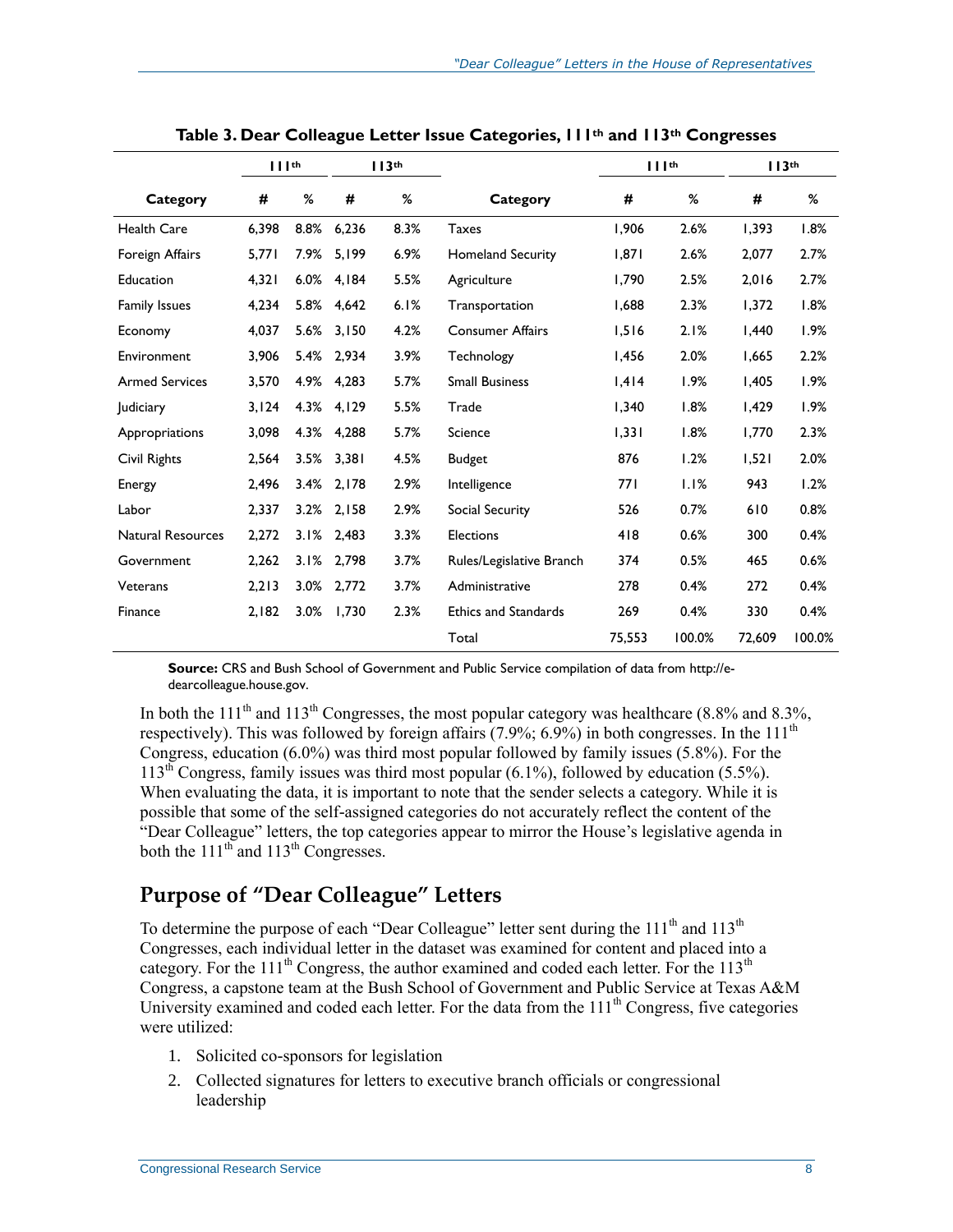- 3. Invited other Members and staff to events
- 4. Provided information or advocated on public policy, floor action, or amendments
- 5. Announced administrative policies of the House

For letters from the  $113<sup>th</sup>$  Congress, the initial five categories were expanded into seven categories by dividing the invitation and information categories to better capture the content of "Dear Colleague" letters. The use of seven categories allowed the data to be further categorized by purpose:

- 1. Solicited co-sponsors for legislation
- 2. Collected signatures for letters to executive branch officials or congressional leadership
- 3. Invited other Members or staff to receptions briefings
- 4. Solicited membership for Congressional Member Organizations (i.e., caucuses)
- 5. Provided general information
- 6. Advocated specific floor action
- 7. Announced administrative notices

Notably, the invitation category in the  $111<sup>th</sup>$  Congress was divided to separate requests to attend a briefing from those soliciting membership in a caucus. This addition was made because of the volume of "Dear Colleague" letters that had the specific purpose of asking Members to join a caucus during the  $113<sup>th</sup>$  Congress. Additionally, the information category was split to separate letters that were purely informational from those that advocated a specific floor action. During the 111<sup>th</sup> Congress, both types of letters were coded as informational.

For letters that expressed multiple goals, the most prominent purpose (i.e., listed in the subject line, header, or first sentence of the letter) was coded. For example, a "Dear Colleague" letter that asked for co-sponsorship often also provided information on public policy or floor action. The sending office, however, by placing the word "co-sponsor" in the subject line and asking other Members to contact the office to co-sponsor a bill or resolution, highlighted co-sponsor solicitation over other goals. **[Table 4](#page-11-0)** lists the purposes of letters in the 111<sup>th</sup> and 113<sup>th</sup> Congresses and the percentage of letters associated with each purpose.

<span id="page-11-0"></span>

|                              | <b>IIIth Congress</b>       |       |               | II3th Congress |
|------------------------------|-----------------------------|-------|---------------|----------------|
| <b>Reason for Sending</b>    | <b>Number</b><br>Percentage |       | <b>Number</b> | Percentage     |
| Co-sponsor                   | 16,850                      | 53.0% | 17,002        | 42.0%          |
| Signatures                   | 6,602                       | 20.8% | 10,299        | 25.4%          |
| <i>Invitation</i>            | 5,810                       | 18.3% | 9,510         | 23.5%          |
| Event, Reception, Briefing   |                             |       | 8,533         | 21.1%          |
| Caucus Membership            |                             |       | 977           | 2.4%           |
| Information                  | 2,114                       | 6.7%  | 3.010         | 7.4%           |
| General Information          |                             |       | 1,153         | 2.8%           |
| <b>Floor Action</b>          |                             |       | 1,857         | 4.6%           |
| <b>Administrative Policy</b> | 391                         | 1.2%  | 620           | 1.5%           |
| Other <sup>a</sup>           |                             |       | 46            | 0.1%           |

|  | Table 4. Purposes of "Dear Colleague" Letters, III <sup>th</sup> and II3 <sup>th</sup> Congresses |  |  |  |  |  |  |
|--|---------------------------------------------------------------------------------------------------|--|--|--|--|--|--|
|--|---------------------------------------------------------------------------------------------------|--|--|--|--|--|--|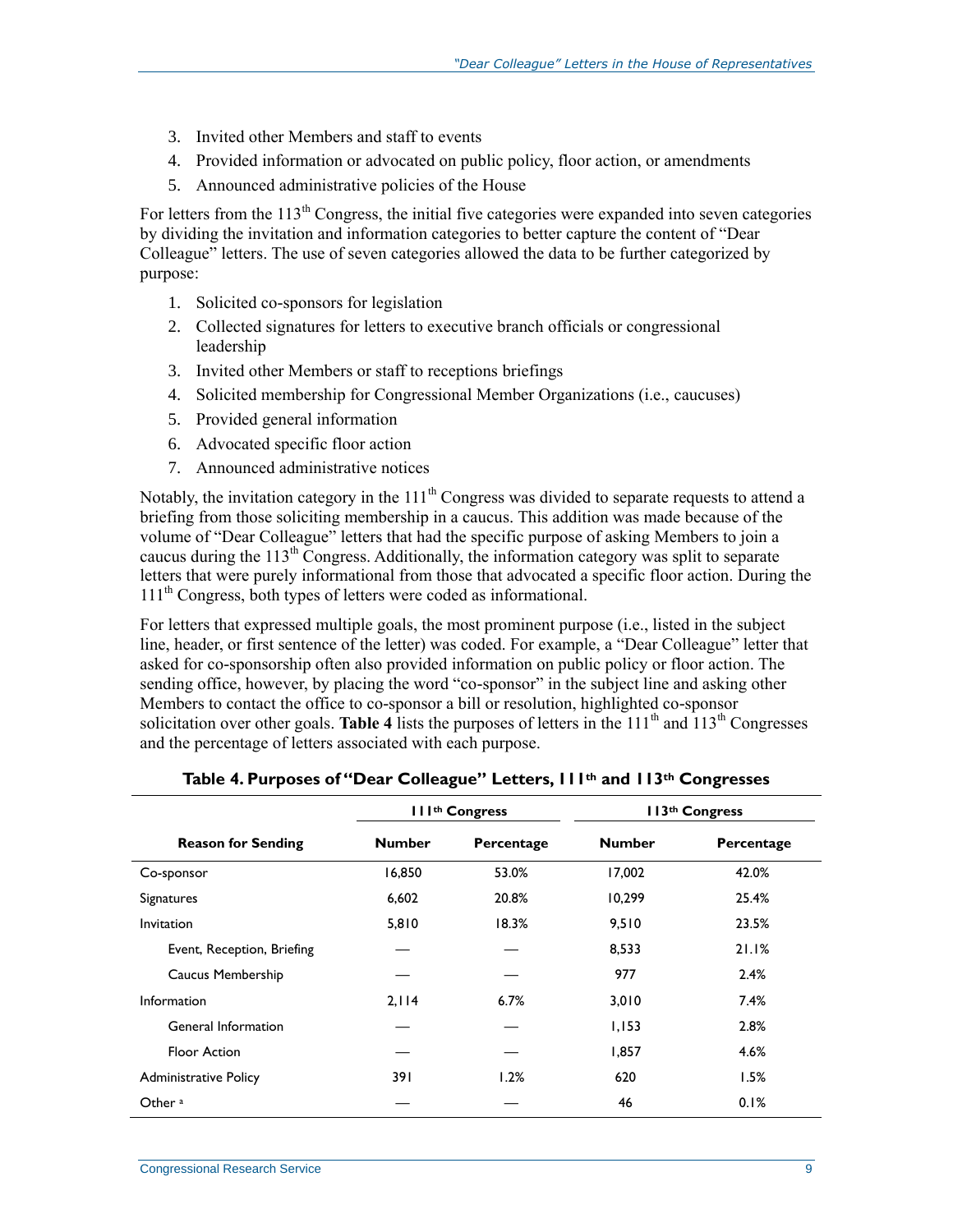|                           |               | III <sup>th</sup> Congress | 113 <sup>th</sup> Congress |            |  |
|---------------------------|---------------|----------------------------|----------------------------|------------|--|
| <b>Reason for Sending</b> | <b>Number</b> | Percentage                 | <b>Number</b>              | Percentage |  |
| Total                     | 31.767        | 100.0%                     | 40.487                     | 100.0%     |  |

**Source:** CRS and Bush School of Government and Public Service compilation of data from [http://e](http://e-dearcolleague.house.gov/)[dearcolleague.house.gov.](http://e-dearcolleague.house.gov/)

**Notes:** 

#### **Co-Sponsorship**

Soliciting co-sponsors for bills and resolutions was the most common reason for sending "Dear Colleague" letters in both the  $111<sup>th</sup>$  Congress (53.0%) and the  $113<sup>th</sup>$  Congress (42.0%). A typical letter asking for co-sponsorship provides an overview of the legislation, reasons why offices should consider co-sponsorship, and often lists others who have already co-sponsored the letter.

#### **Invitation to Events**

"Dear Colleague" letters are frequently used to invite other Members or staff to an event, reception, or briefing. In the  $111<sup>th</sup>$  Congress, invitation "Dear Colleague" letters accounted for 18.3% of letters sent, including invitations to join a caucus. In the  $113<sup>th</sup>$  Congress, a total of 23.5% of "Dear Colleague" letters sent included invitations, of which 21.1% were invitations to events, receptions, or briefings and 2.4% were invitations to join a caucus. "Dear Colleague" letters inviting Members to events such as briefings and receptions are not usually associated with a particular piece of legislation. Letters inviting Members to participate in floor activities, including special order speeches, are not included in this category. They are instead included with ["Floor Action"](#page-14-0) "Dear Colleague" letters.

The increase in letters that include invitations suggest that Members of Congress may have been advertising briefings and events more often in the  $113<sup>th</sup>$  Congress than in previous congresses (even when letters that invited caucus membership were excluded). In the  $111<sup>th</sup>$  Congress, the invitation category included requests for Members to join caucuses. For the  $113<sup>th</sup>$  Congress, these requests were coded separately. The increase in invitation "Dear Colleague" letters could reflect an attempt by Members to provide information to colleagues through formal briefings, usually by outside organizations.

#### **Join Caucuses**

 $\overline{a}$ 

In the 113<sup>th</sup> Congress, 2.4% of "Dear Colleague" letters were sent to ask other Members to join a Congressional Member Organization (CMO or caucus). Broadly, caucuses bring together Members interested in similar policy issues or who represent interconnected constituencies and provide networking opportunities for Members with other like-minded colleagues.<sup>22</sup> Caucus "Dear Colleague" letters typically mention the topic covered by the caucus and ask Members to join with other colleagues to promote a cause or deal with a specific policy issue.

<span id="page-12-0"></span>a. "Dear Colleague" letters labeled as other include letters sent without content or which were systemgenerated test letters.

 $^{22}$  Jennifer Nicole Victor and Nils Ringe, "The Social Utility of Informal Institutions: Caucuses as Networks in the 110th U.S. House of Representatives," *American Politics Research*, vol. 37, no. 5 (2009), p. 745. For more information on Congressional Member Organizations, see CRS Report R40683, *Congressional Member Organizations: Their Purpose and Activities, History, and Formation*, by Matthew E. Glassman.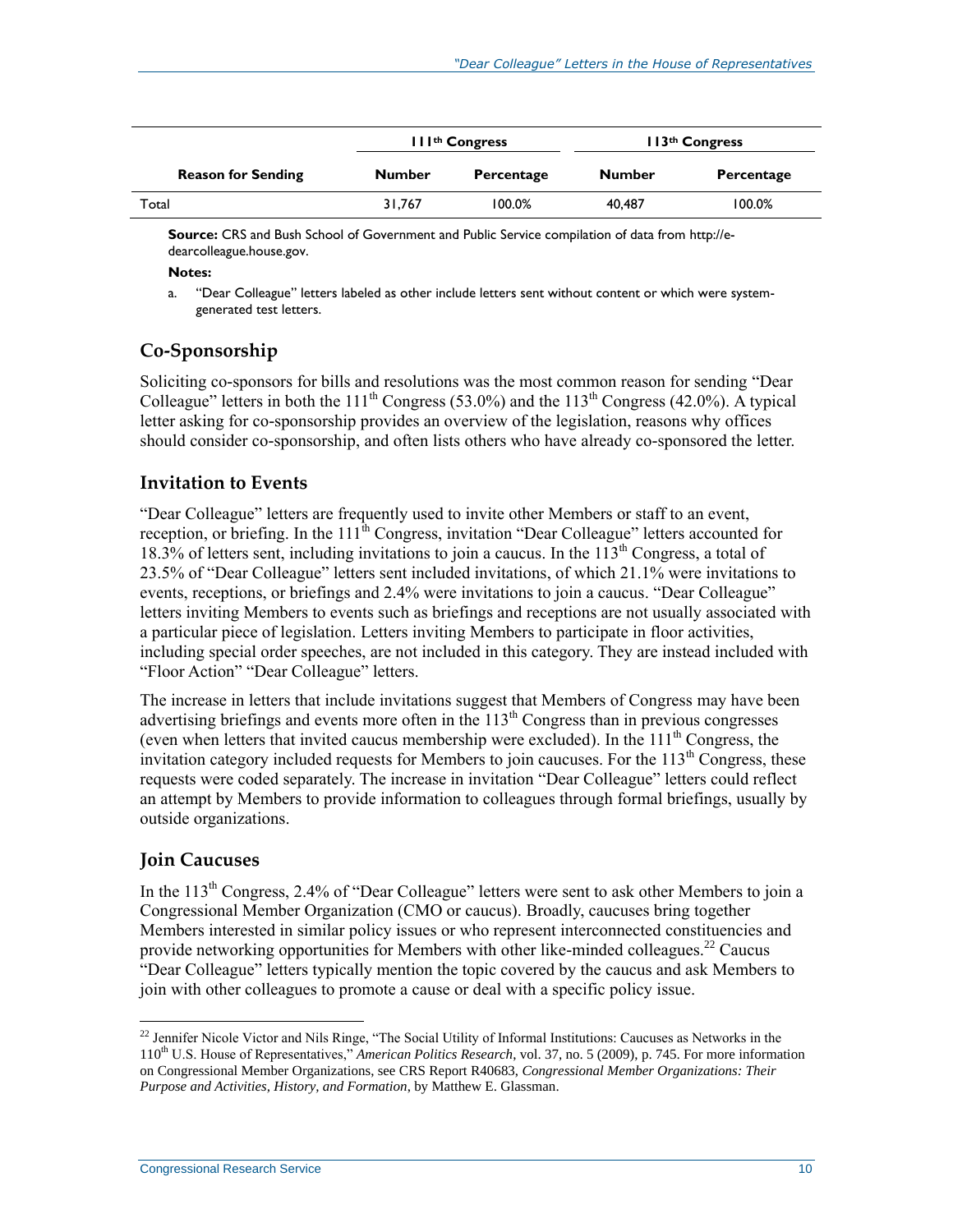#### **Collect Signatures for Letters**

"Dear Colleague" letters are also often used to solicit other Members to co-sign letters to congressional leadership, committee chairs and executive branch officials. Past analysis of "Dear Colleague" letters found that 20.8% of letters in the  $111<sup>th</sup>$  Congress asked other Members to sign letters.<sup>23</sup> In the 113<sup>th</sup> Congress, the number of letters asking for signatures increased to 25.4%.

Sending letters to executive branch officials or congressional leadership can be an important tool for Members seeking to influence policymaking and gain more support or awareness for a specific topic.<sup>24</sup> A letter to congressional leadership, committee chairs, or the executive branch with multiple signers can be used to express Members' opinion on legislation pending before the House or on executive branch policy implementation. A letter signed by multiple Members can also be used in an effort to gain leverage on a policy issue and to demonstrate broad support for a policy position.<sup>25</sup>

New to the study of "Dear Colleague" letters in the  $113<sup>th</sup>$  Congress were a limited number of letters that asked Members to sign an Amicus Curiae brief to the Supreme Court. Amicus Curiae are used by individuals or groups who are not directly involved in a lawsuit, but have an interest in or an opinion about the matter.<sup>26</sup> In the 111<sup>th</sup> Congress, five "Dear Colleague" letters mentioned an amicus brief, but none asked for a Member to join as a signing party. By the  $113<sup>th</sup>$  Congress, this had changed as several "Dear Colleague" letters were sent to ask other Members to sign an amicus brief $^{27}$ 

#### **Information**

 $\overline{a}$ 

Members, committees, and commissions also use "Dear Colleague" letters to provide information to other Members. An informational "Dear Colleague" letter can advocate for a specific action to be taken or it can include information about an issue, sometimes accompanied by an op-ed written by the Member, or a suggested news article. In the  $111<sup>th</sup>$  Congress, informational "Dear Colleague" letters accounted for  $6.7\%$  of letters sent. In the  $113<sup>th</sup>$  Congress, the total number of information "Dear Colleague" letters increased to 7.4% of "Dear Colleague" letters. The total number of informational "Dear Colleague" letters, however, includes letters that advocate a specific floor action. In the  $113<sup>th</sup>$  Congress, 4.6% of "Dear Colleague" letters advocated specific floor action and 2.8% of "Dear Colleague" letters provided general information.

Informational "Dear Colleague" letters are used for many purposes by Members, including to "signal their interest or opinion on a general topic or piece of legislation," which indicates their desire to be included in future legislation on the subject.<sup>28</sup> The use of informational "Dear" Colleague" letters could be a signal, as the literature suggests, that Members are attempting to

 $23$ , "Dear Colleague" Letters in the House of Representatives: An Analysis of Volume, Use, Characteristics, and Purpose, by Jacob R. Straus. Available upon request from the author.

<sup>24</sup> James H. Fowler, "Legislative Cosponsorship Networks in the U.S. House and Senate," *Social Network*, vol. 28, no. 4 (2006), p. 462.

<sup>25</sup> James E. Campbell, "Cosponsoring Legislation in the U.S. Congress," *Legislative Studies Quarterly*, vol. 7, no. 3 (1982), p. 420.

<sup>&</sup>lt;sup>26</sup> Rorie Solberg and Eric S. Heberlig "Communicating to the Courts and Beyond: Why Members of Congress Participate in Amici Curiae," *Legislative Studies Quarterly*, vol. 29, no. 4 (2004), p. 591.

<sup>&</sup>lt;sup>27</sup> For example, see "Dear Colleague" letter from Rep. Chellie Pingree, "Sign Amicus Brief to Support Military Sexual Assault Victims," December 12, 2014.

<sup>&</sup>lt;sup>28</sup> Jacob R. Straus, "Use of 'Dear Colleague' Letters in the US House of Representatives: A Study in Internal Communications," *Journal of Legislative Studies*, vol. 19, no 1 (2013), pp. 63-64.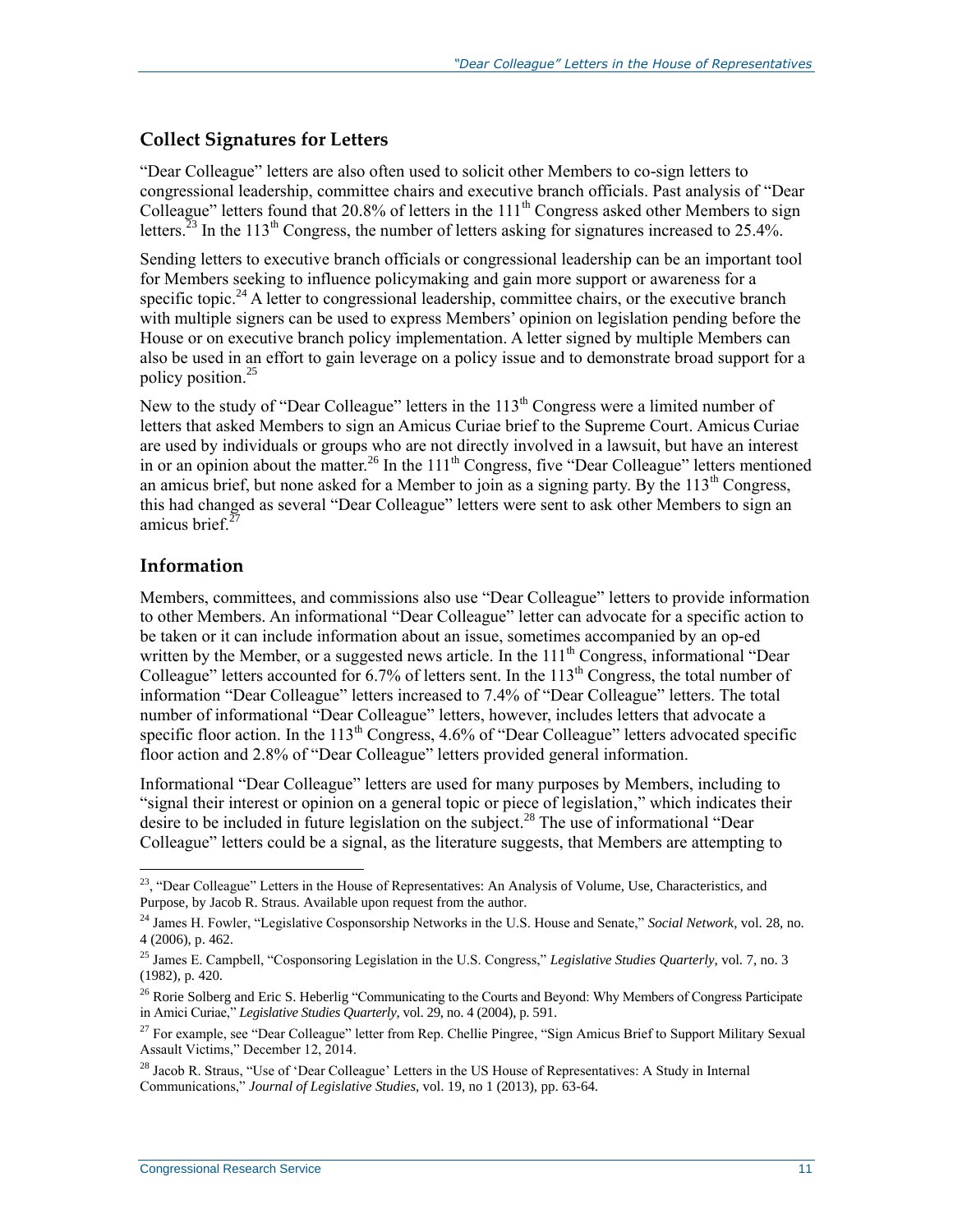search out other like-minded Members. It could also be an attempt for individual Members to frame the policy debate even when legislation on an issue is not scheduled for House floor action. In other words, informational "Dear Colleague" letters might be a way to engage in the policy process even when there is no pending action on a particular subject.

#### <span id="page-14-0"></span>**Floor Action**

In the 113<sup>th</sup> Congress, 4.6% of letters advocated a specific action on the House floor. These "Dear" Colleague" letters often ask other Members to vote for or against amendments, bills, or resolutions when a floor vote is taken.

#### **Administrative**

Officers of the House and committees use "Dear Colleague" letters to make administrative announcements. In the  $111<sup>th</sup>$  Congress, administrative "Dear Colleague" letters accounted for 1.2% of letters in the database. In the  $113<sup>th</sup>$  Congress, 1.5% of "Dear Colleague" letters were administrative. Administrative "Dear Colleague" letters in the 113<sup>th</sup> Congress included a Sergeant at Arms' announcement about access to House office buildings during Christmas week,<sup>29</sup> a House Inspector General's announcement about fraud prevention week,<sup>30</sup> and a House Chaplain's announcement for Ash Wednesday services.<sup>31</sup> Also included are numerous announcements from the Committee on House Administration, including announcements about House policies and services.

## **"Dear Colleague" Letters and Legislation**

As discussed above, the majority of "Dear Colleague" letters are sent to solicit co-sponsors for bills and resolutions or to promote a specific floor action attached to a specific piece of legislation. Studies of how Members successfully navigate the legislative process suggest that the ability to get a bill passed is a reflection on a Member's "efficiency as a legislator."<sup>32</sup> Subsequently, Members will often turn to "Dear Colleague" letters as a way to promote ideas internally and to gather support for legislation, or as a way to signal to the House leadership and other Members interest in a particular idea or measure.<sup>33</sup>

While research has shown that the number of cosponsors for a given bill or resolution does not generally impact its passage,  $34$  the ability to attract cosponsors might do more than signal

 $\overline{a}$ <sup>29</sup> "Dear Colleague" letter from the Office of the Sergeant at Arms, "Access to House Office Buildings on December 24, 25, 29, 30 and 31, 2014," December 23, 2014.

<sup>&</sup>lt;sup>30</sup> "Dear Colleague" letter from the Office of the Inspector General, "International Fraud Awareness Week," November 17, 2014.

<sup>&</sup>lt;sup>31</sup> "Dear Colleague" letter from the Office of the Chaplain, "Ash Wednesday Services," March 5, 2014.

 $32$  William D. Anderson, Janet M. Box-Steffensmeier, and Valeria Sinclair-Chapman, "The Keys to Legislative Success" in the U.S. House of Representatives," *Legislative Studies Quarterly*, vol. 28, no. 3 (August 2003), p. 359; and Tae Yano, Noah A. Smith, and John D. Wilkerson, "Textual Predictors of Bill Survival in Congressional Committees," *2012 Conference of North American Chapter of the Association for Computational Linguistics: Human Language Technologies* (June 3-8, 2012), pp. 793-802.

<sup>33</sup> Jacob R. Straus, "Use of 'Dear Colleague' Letters in the US House of Representatives: A Study of Internal Communications," *Journal of Legislative Studies*, vol. 19, no. 1 (2013), pp. 63-66.

<sup>34</sup> Rick Wilson and Cheryl Young, "Cosponsorship in the U.S. Congress," *Legislative Studies Quarterly*, vol. 22, no. 1 (1997), pp. 25-46; Gregory Koger, "Position Taking and Cosponsorship in the US House," *Legislative Studies Quarterly*, vol. 28, no. 2 (2003), pp. 225-246; and Gregory J. Wawro, *Legislative Entrepreneurship in the U.S. House*  (continued...)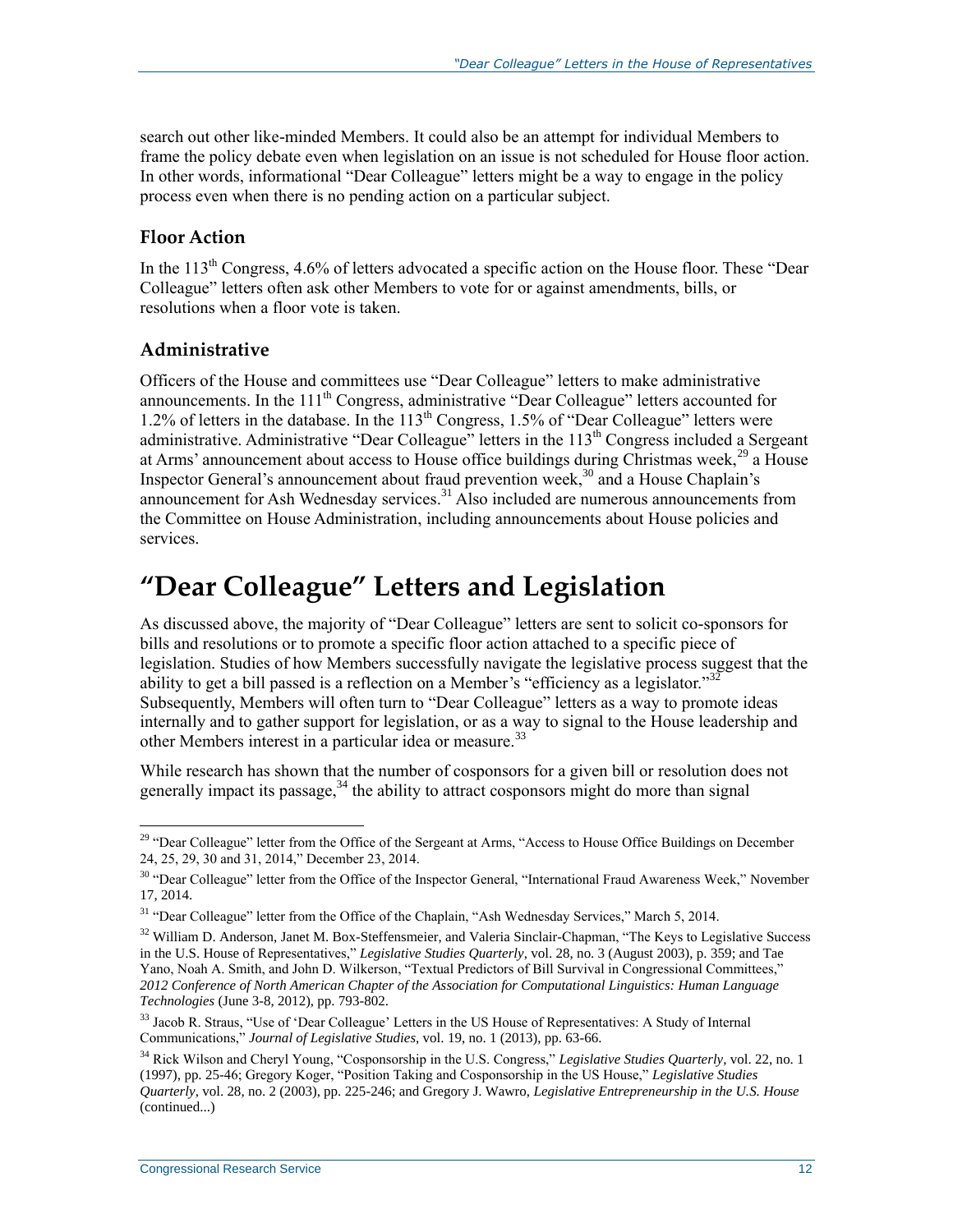potential support for a specific measure or a more general alteration of public policy on a particular issue. Additionally, at least one congressional committee has used the number of cosponsors as a prerequisite for committee consideration of a measure. For example, in the 113<sup>th</sup> Congress, the House Committee on Financial Services adopted a committee rule to prohibit the scheduling of a hearing on commemorative coin legislation unless two-thirds of House Members had cosponsored the measure.<sup>35</sup> The use of "Dear Colleague" letters is one way in which Members may recruit colleagues to cosponsor a measure and provide evidence to committees that sufficient support exists for the consideration of a bill or resolution.

The electronic "Dear Colleague" distribution system provides Members with the option of linking a "Dear Colleague" letter to a specific bill or resolution. Approximately 59.3% of "Dear Colleague" letters in the 111<sup>th</sup> Congress linked to a specific bill or resolution. In the 113<sup>th</sup> Congress, the number of linked "Dear Colleague" letters declined to 31%. **[Table 5](#page-15-0)** shows the percentage of legislation that was linked to "Dear Colleague" letters by measure type. Additionally, **[Table 5](#page-15-0)** provides a breakdown of total legislation introduced in the 111<sup>th</sup> and 113<sup>th</sup> Congresses for comparative purposes.

#### <span id="page-15-0"></span>**Table 5. "Dear Colleague" Letters Linked to Legislation and Legislation Introduced in the 111th and 113th Congresses**

|                                         | III <sup>th</sup> Congress                                               |                                  | 113 <sup>th</sup> Congress                                               |                                  |  |
|-----------------------------------------|--------------------------------------------------------------------------|----------------------------------|--------------------------------------------------------------------------|----------------------------------|--|
| <b>Legislation Type</b>                 | "Dear<br>Colleague"<br><b>Letters</b><br><b>Linked to</b><br>Legislation | Legislation<br><b>Introduced</b> | "Dear<br>Colleague"<br><b>Letters</b><br><b>Linked to</b><br>Legislation | Legislation<br><b>Introduced</b> |  |
| House Bills (H.R.)                      | 78.1%                                                                    | 74.7%                            | 89.9%                                                                    | 85.0%                            |  |
| House Resolution (H.Res.)               | 17.6%                                                                    | 20.3%                            | 7.8%                                                                     | 11.3%                            |  |
| House Concurrent Resolution (H.Con.Res) | 3.9%                                                                     | 3.8%                             | 1.4%                                                                     | 1.8%                             |  |
| House Joint Resolution (H.J.Res.)       | 0.4%                                                                     | 1.2%                             | 0.9%                                                                     | 1.9%                             |  |
| Total                                   | 100.0%                                                                   | 100.0%                           | 100.0%                                                                   | 100.0%                           |  |

**Source:** CRS and Bush School compilation of data from http://e-dearcolleague.house.gov; "Interim Resume of Congressional Activities: 1st Session, 111th Congress," *Congressional Record*, vol. 156 (January 5, 2010), p. D3; "Interim Resume of Congressional Activities: 2<sup>nd</sup> Session, 111<sup>th</sup> Congress," Congressional Record, vol. 156 (December 29, 2010), p. D1249; "Resume of Congressional Activity: 1st session, 113th Congress," *Congressional Record*, daily digest vol. 160 (February 27, 2014), p. D195; and "Resume of Congressional Activities: 2nd session, 113th Congress," *Congressional Record*, vol. 161 (March 4, 2015), p. D224.

**Notes:** Senate-initiated legislation (i.e., Senate bills, Senate joint resolutions, and Senate concurrent resolutions) is not included in the analysis because House Members do not have the opportunity to co-sponsor these bills and resolutions.

Overall, the percentage of "Dear Colleague" letters linked to legislation declined from the 111<sup>th</sup> Congress to the  $113<sup>th</sup>$  Congress. This was also true within each type of legislation, with the exception of House bills (H.R.), which saw an increase in the percentage of "Dear Colleague"

l

<sup>(...</sup>continued)

*of Representatives*, Ann Arbor, MI: University of Michigan Press.

 $35$ U.S. Congress, House, Committee on Financial Services, Rules for the Committee on Financial Services,  $113<sup>th</sup>$  Cong., 1<sup>st</sup> sess. (Washington: GPO, 2013), p. 6, at http://financialservices.house.gov/uploadedfiles/113-a.pdf#page=12.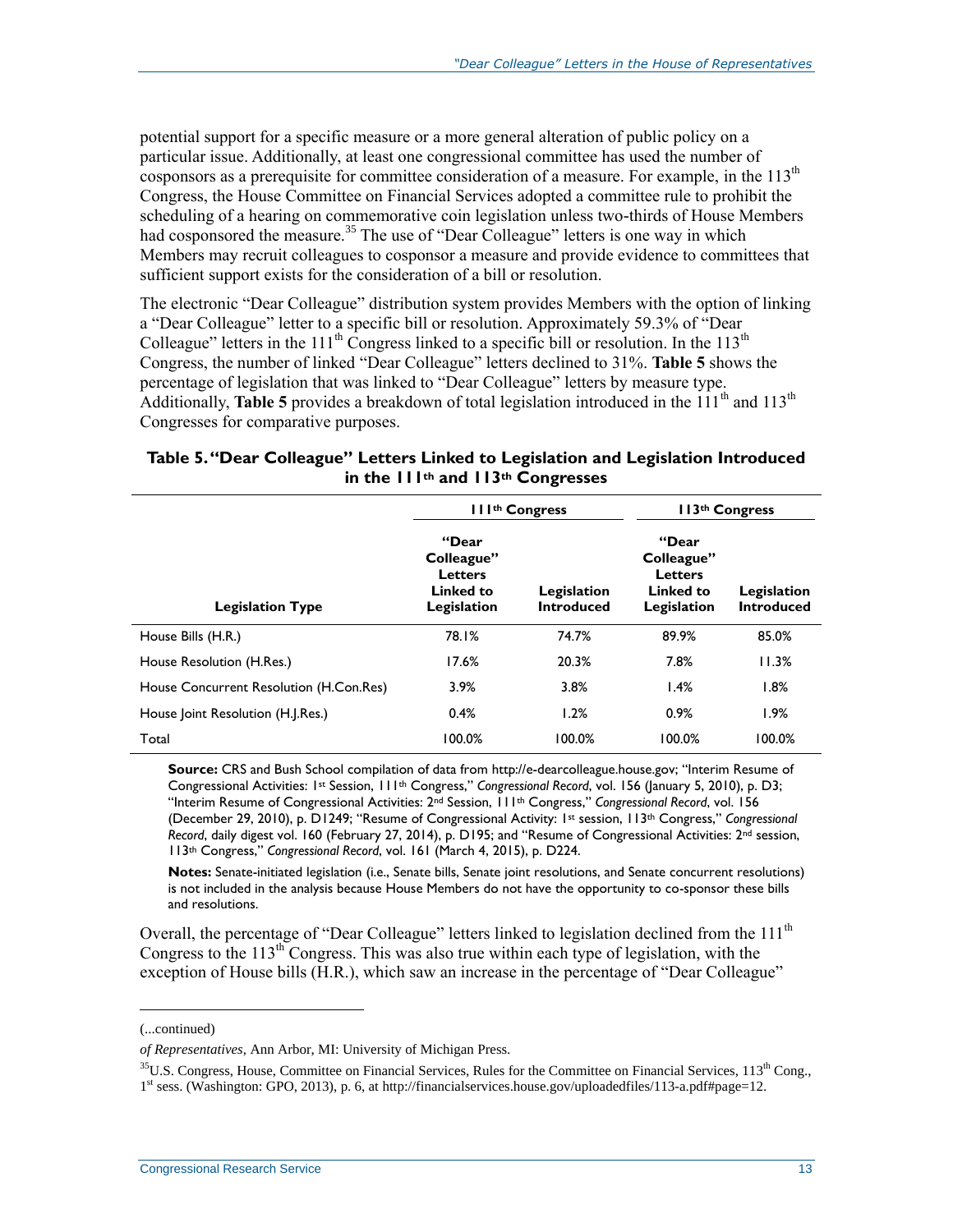letters linked with bills rise from 78.1% in the  $111<sup>th</sup>$  Congress to 89.9% in the  $113<sup>th</sup>$  Congress. Even though the number of "Dear Colleague" letters linked with non-House bills declined, the percentage of linked "Dear Colleague" letters by type of legislation continued to mirror the overall introduction of legislation by type. This included a rise in the number of House bills introduced in the  $113<sup>th</sup>$  Congress and a corresponding rise in the number of "Dear Colleague" letters sent that linked to House bills.

## **Questions for Congress**

Since the adoption and implementation of the e-"Dear Colleague" system in August 2008, the number of "Dear Colleague" letters sent in the House has continued to increase. In light of the analysis of the volume, use, characteristics, and purpose of "Dear Colleague" letters, several possible administrative and operations questions could be raised to aid the House in future discussions of the e-"Dear Colleague" system.

### **Volume Questions**

As the e-"Dear Colleague" system continues to process and archive a higher volume of letters on an annual basis, consideration of the capacity of the system to deliver and archive "Dear Colleague" letters may be useful. Can the current software or infrastructure handle a continuing increase in the number of "Dear Colleague" letters? Can the current system handle the indefinite archiving of "Dear Colleague" letters? The ability for Members, committees, officers, and congressional commissions to access historic "Dear Colleague" letters is a significant addition to the e-"Dear Colleague" system. Ensuring that this form of internal communication continues to be available would provide a new dimension to Member and staff ability to understand past legislative and administrative actions.

Additionally, as the number of "Dear Colleague" letters increases, how Member and committee offices handle the receipt of letters could be important. Under the current system, individual staff can receive (by subscription) "Dear Colleague" letters of interest to them. As the number of letters increase and the number of letters with cross-listed categories grows, individual subscribers could begin receiving a single letter multiple times or could miss letters that touch on a topic that is not tagged in a particular category by the sender. Creating a process at the system level to help subscribers manage letters might alleviate problems associated with receiving multiple copies of a single letter or not receiving letters that might be of interest to an office.

### **Characteristics and Purpose**

Examining the characteristics and purpose of "Dear Colleague" letters in the House raises several questions about additions to the current system that might aid subscribers. First, the addition of information on a letter's purpose could refine the targeting of letters to the correct audience. For example, if a letter was sent to generate bill or resolution co-sponsors, labeling the letter as such would allow subscribers to immediately identify the letter's purpose. Such a label has the potential to ensure that other Members see the request for co-sponsorship and the overall topic of the letter in an expedited manner.

Second, creating a linkage between "Dear Colleague" letters discussing pending legislation and Congress.gov might be useful for Member and committee offices. Such a linkage would allow Members and committees to identify "Dear Colleague" letters associated with specific legislation without searching the e-"Dear Colleague" website. Listing relevant "Dear Colleague" letters on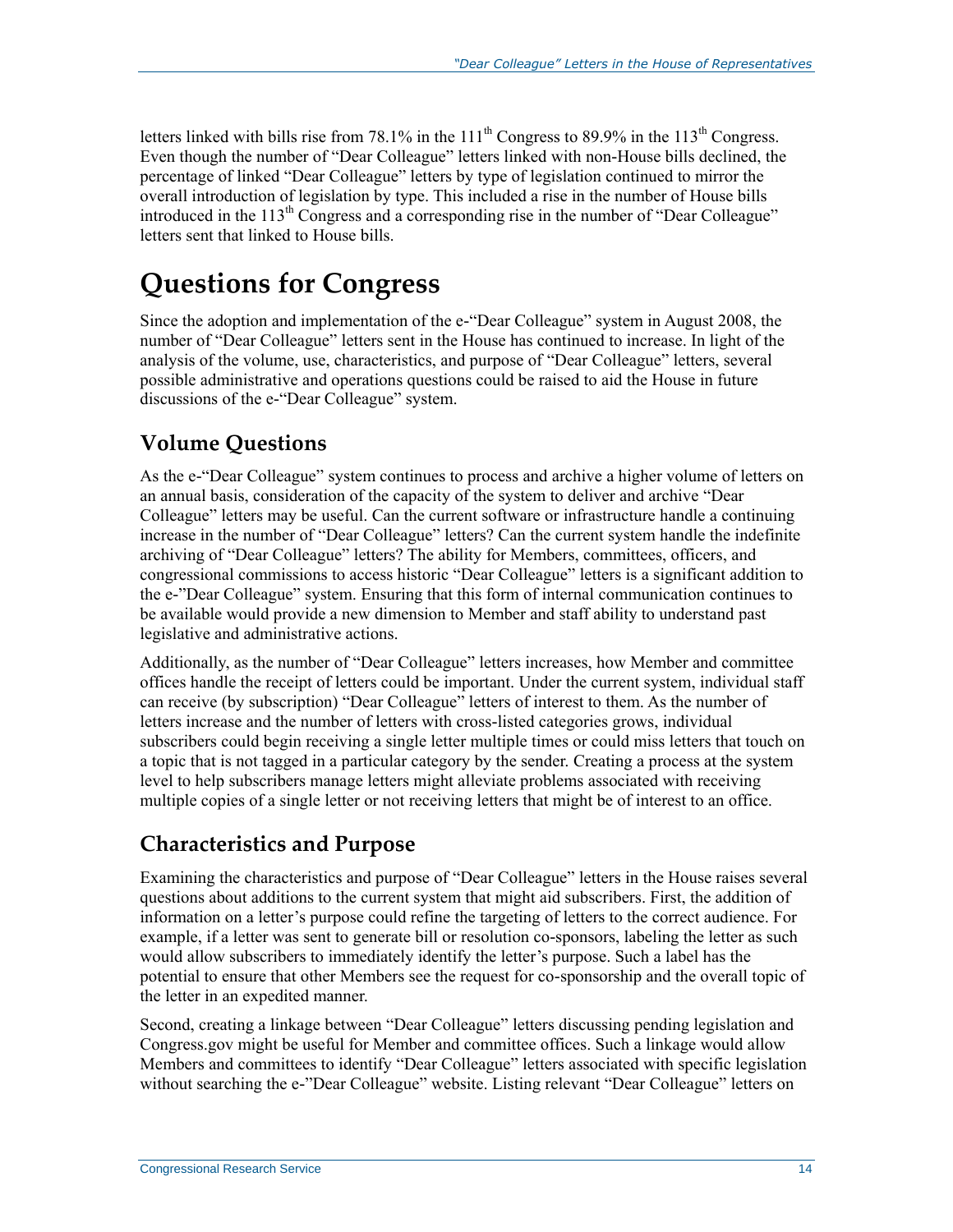Congress.gov could also improve the visibility of letters and attract additional interest from individuals who had not received the letter through their subscriptions.

Third, creating additional issue terms could help "Dear Colleague" letter senders better target their letters. Having additional issue term choices would allow interested subscribers to more narrowly refine the types of letters they receive, thus diminishing the overall number of potentially superfluous letters they receive. Creating additional issue terms, however, could also result in an additional influx of letters for subscribers. So long as a limit of three issue terms is placed on each letter, when a sender wants to tag a letter with more than three issue terms the letter must be sent multiple times. Adding additional issue terms may increase the number of cross-posted letters, creating additional work for subscribers to sort through the "Dear Colleague" correspondence.

Finally, since co-sponsorship continues to be the most popular reason why "Dear Colleague" letters are sent, an automated way of handling responses to co-sponsorship requests might be useful. Under the current e-"Dear Colleague" system, individual offices are responsible for fielding and processing requests for co-sponsorship. If a new feature could be developed to compile positive responses for co-sponsors, Member offices could be relieved of compiling cosponsorship lists.

### **Archiving Questions**

"Dear Colleague" letters sent by individual House Members and committees represent the vast majority of all letters sent. A smaller percentage of letters, however, is sent by the Committee on House Administration and by House officers announcing numerous administrative and operational provisions and actions. These "Dear Colleague" letters, especially those that announce changes in administrative or operational policies, are important for the historical record of House operations. As it currently stands, the e-"Dear Colleague" system is searchable by sender, letter title, and self-selected issue category. One issue category is for administrative matters. As the e-"Dear Colleague" system matures, it could be useful to the House to ensure that administrative letters be archived to allow easy access to statements of policy implementation or enforcement announced by the House. For example, in the  $113<sup>th</sup>$  Congress, the Committee on House Administration sent out a "Dear Colleague" letter to remind offices that a new policy was in place that required franked mailing labels are used for large items or boxes and that taped franks would no longer be accepted.<sup>36</sup> This change to the franking regulations might be important for future Congresses to ensure that they comply with new Postal Service regulations.<sup>37</sup>

### **Status Quo**

 $\overline{a}$ 

The House might determine that the current e-"Dear Colleague" system is effective in distributing and archiving "Dear Colleague" letters. Instead of altering how the e-"Dear Colleague" system

<sup>&</sup>lt;sup>36</sup> Dear colleague letter from Rep. Aaron Schock, chair, franking commission, "Postal Alert: Franked Labels Are Now Mandatory for Large Items & Boxes," March 4, 2013.

<sup>&</sup>lt;sup>37</sup> For more information on House franking standards, see U.S. Congress, House, Commission on Congressional Mailing Standards, Regulations on the Use of the Congressional Frank By Members of the House of Representatives and Rules of Practice in Proceedings Before the House Commission on Congressional Mailing Standards, 114<sup>th</sup> Congress, 1<sup>st</sup> sess., October 2015, at https://cha.house.gov/sites/republicans.cha.house.gov/files/documents/ franking\_docs/FrankingManual\_Consolidated.pdf; CRS In Focus IF10489, *Congressional Franking Privilege: Overview*, by Matthew E. Glassman; and CRS Report RL34458, *Franking Privilege: Mass Mailings and Mass Communications in the House, 1997-2015*, by Matthew E. Glassman.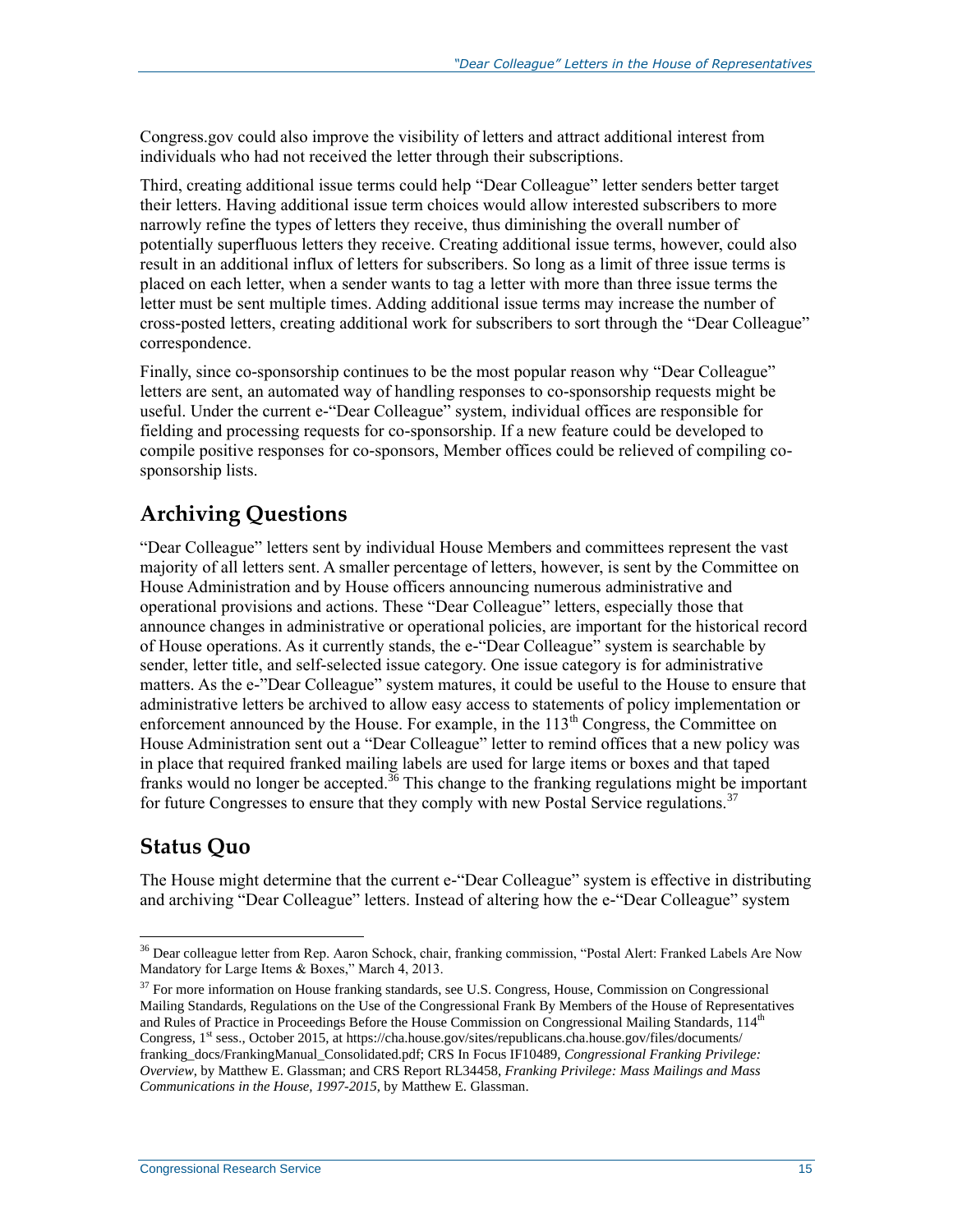tags, archives, or sends letters, the House could continue to use the current system to distribute and archive letters. Changes to the e-"Dear Colleague" system could then be made if necessary to strengthen the back-end computer infrastructure or make adjustments to the user interface.

## **Concluding Observations**

The sending of electronic "Dear Colleague" letters continues to increase. In 2003, 5,161 "Dear Colleague" letters were sent by email. By 2014, 40,847 letters were sent through the web-based e- "Dear Colleague" system. This report analyzed the number of "Dear Colleague" letters sent and showed that overall, the volume of letters sent continues to rise. This report also showed that the volume of letters closely follows the congressional calendar, with more letters sent during the first session of a Congress than the second session. Additionally, the average number of "Dear Colleague" letters sent in the second session generally declines between September and December, which coincides with a decline in overall legislative activity at the end of a Congress.

As this report showed, more "Dear Colleague" letters were sent to solicit co-sponsors (53.0% in the 111<sup>th</sup> Congress and 42.0% in the 113<sup>th</sup> Congress) than for any other purpose. While the percentage of letters asking for co-sponsors has declined between the  $111<sup>th</sup>$  and  $113<sup>th</sup>$  Congresses, Members still frequently asked their colleagues to join them in support of legislative ideas. Also of note, the number of "Dear Colleague" letters sent to form social networks within the House (e.g., caucuses) or to influence others to take a specific action has increased. During the  $111<sup>th</sup>$ Congress, invitation and information "Dear Colleague" letters accounted for 25.0% of all letters sent. In the 113<sup>th</sup> Congress, those letters accounted for 30.9% of all letters sent.

Co-sponsorship continues to be the overriding reason to send "Dear Colleague" letters in the House. While past studies have shown that the number of co-sponsorships does not influence whether legislation passes the House or is signed into law,<sup>38</sup> co-sponsorships can be an important signaling mechanism to show support for legislative ideas. Members often use "Dear Colleague" letters as a way to gauge support for specific ideas and to explore which other members might be interested in a general policy area. While party, committee service, and caucus membership might aid Members in discovering who else could be interested in a given policy area,<sup>39</sup> response to cosponsorship requests, and the willingness of other Members to be formally listed as supporting a measure, provides a more formal signal of support for legislative ideas. The demographics of those providing formal support could contribute to whether or not a specific measure is chosen over others to move through the legislative process or whether those Members might be engaged to draft a legislative solution to a policy problem. $40$ 

Sending "Dear Colleague" letters can also be used to expand social networks and supplying information to colleagues. Past studies of social networks within Congress have found that

<sup>38</sup> Scott T. Thomas and Bernard Grofman, "Determinants of Legislative Success in House Committees," *Public Choice*, vol. 74, no. 2 (1991), pp. 233-243; Rick Wilson and Cheryl Young, "Cosponosrship in the U.S. Congress," *Legislative Studies Quarterly*, vol. 22, no. 1 (1997), p. 40; and Glen S. Krutz, and Justin Lebeau, "Recurring Bills and the Legislative Process in the US Congress," *Legislative Studies Quarterly*, vol. 12, no. 1 (2006), p. 104.

<sup>&</sup>lt;sup>39</sup> Tracy Burkett and John Skvoretz, "Political Support Networks Among US Senators: Stability and Change From 1973 to 1990," unpublished manuscript (2001), p. 20, at https://www.researchgate.net/publication/ 228382999\_Political\_Support\_Networks\_Among\_US\_Senators\_Stability\_and\_Change\_from\_1973\_to\_1990.

<sup>40</sup> Glen S. Krutz, "Issues and Institutions: 'Winnowing' in the U.S. Congress," *American Journal of Political Science*, vol. 49, no. 2 (2005), p. 324; James H. Fowler, "Legislative Cosponsorship Networks in the U.S. House and Senate," *Social Networks*, vol. 28, no. 4 (2006), p. 462; and Jennifer N. Victor, and Niles Ringe, "The Social Utility of Informal Institutions: Caucuses as Networks in the 110<sup>th</sup> U.S. House of Representatives," *American Politics Research*, vol. 37, no 5 (2009), p. 745.